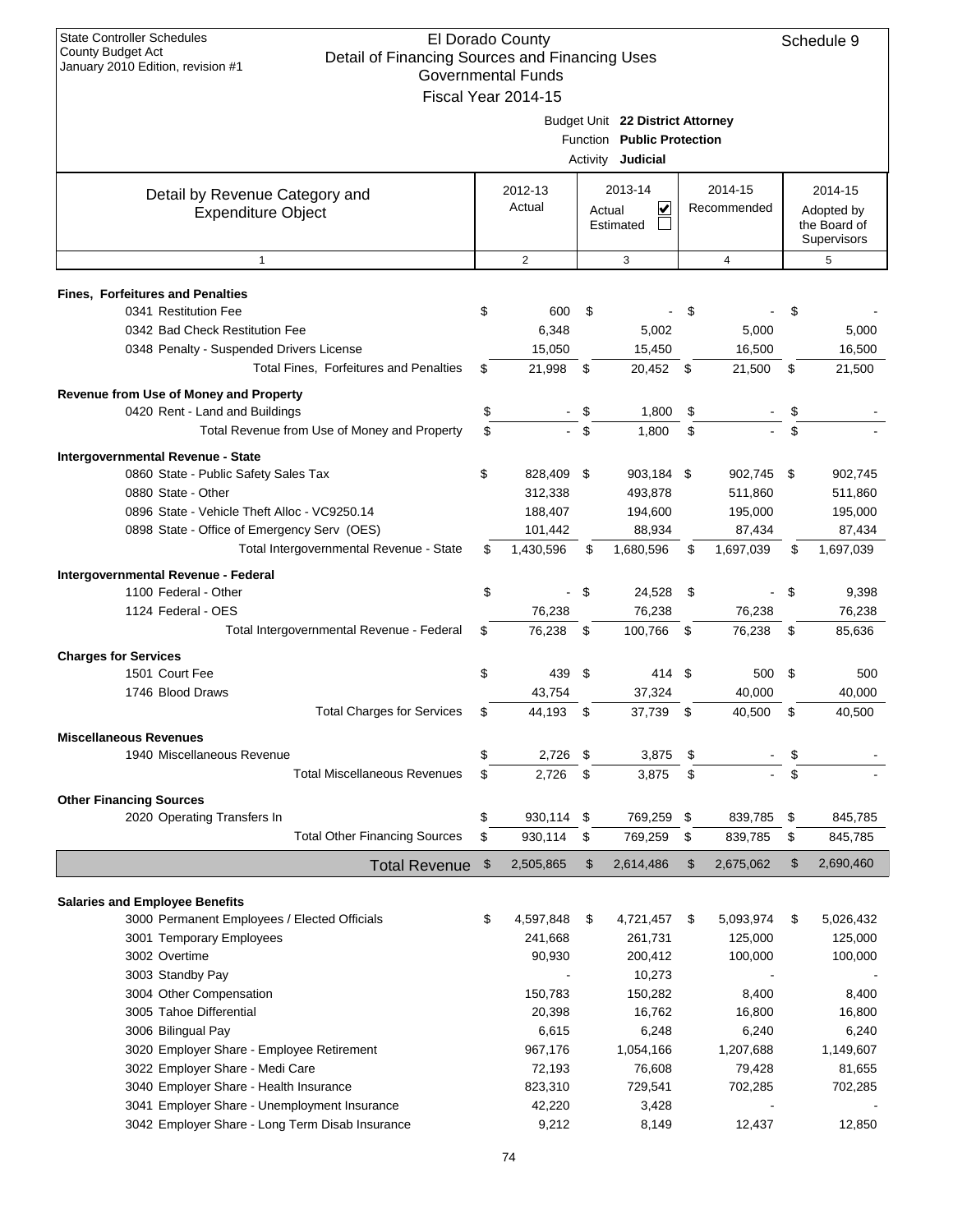|                                               | 011111101110111101<br>Fiscal Year 2014-15 |                                  |                 |                 |
|-----------------------------------------------|-------------------------------------------|----------------------------------|-----------------|-----------------|
|                                               |                                           |                                  |                 |                 |
|                                               |                                           | Budget Unit 22 District Attorney |                 |                 |
|                                               |                                           | Function Public Protection       |                 |                 |
|                                               |                                           | Activity Judicial                |                 |                 |
|                                               | 2012-13                                   | 2013-14                          | 2014-15         | 2014-15         |
| Detail by Revenue Category and                | Actual                                    | ⊻<br>Actual                      | Recommended     | Adopted by      |
| <b>Expenditure Object</b>                     |                                           | Estimated                        |                 | the Board of    |
|                                               |                                           |                                  |                 | Supervisors     |
| $\mathbf{1}$                                  | $\overline{2}$                            | 3                                | $\overline{4}$  | 5               |
| 3043 Employer Share - Deferred Compensation   | 21,289                                    | 17,291                           | 17,612          | 17,612          |
| 3046 Retiree Health - Defined Contributions   | 55,628                                    | 55,628                           | 59,784          | 59,784          |
| 3060 Employer Share - Workers' Compensation   | 9,379                                     | 35,825                           | 114,944         | 114,944         |
| 3080 Flexible Benefits                        | 34,046                                    | 24,860                           | 211,296         | 211,296         |
| <b>Total Salaries and Employee Benefits</b>   | \$<br>7,142,695                           | \$<br>7,372,662                  | \$<br>7,755,888 | \$<br>7,632,905 |
| <b>Services and Supplies</b>                  |                                           |                                  |                 |                 |
| 4020 Clothing and Personal Supplies           | \$<br>314                                 | \$                               | \$              | \$              |
| 4040 Telephone Company Vendor Payments        | 9,736                                     | 8,267                            | 13,449          | 13,449          |
| 4041 Cnty Pass thru Telephone Chrges to Depts | 2,524                                     | 11,964                           | 2,000           | 2,000           |
| 4044 Cable/Internet Service                   | 794                                       | 509                              |                 |                 |
| 4060 Food and Food Products                   | 81                                        | 293                              |                 |                 |
| 4080 Household Expense                        |                                           | 45                               |                 |                 |
| 4085 Household Expense - Refuse Disposal      |                                           | 22                               |                 |                 |
| 4086 Household Expense - Janitorial/Custodial | 744                                       | 248                              | 1,200           | 1,200           |
| 4100 Insurance - Premium                      | 29,504                                    | 80,523                           | 97,006          | 97,006          |
| 4120 Jury and Witness Expense                 | 501                                       | 5,928                            | 22,000          | 22,000          |
| 4121 Jury Expense - Civil                     |                                           | 150                              |                 |                 |
| 4123 Jury Expense - Meals                     | (10, 288)                                 | 46,993                           |                 |                 |
| 4124 Witness Fee                              | 5,722                                     | 3,984                            | 10,000          | 10,000          |
| 4127 Grand Jury Expense                       | 96                                        |                                  |                 |                 |
| 4128 Witness Mileage                          | 2,850                                     | 10,687                           | 3,500           | 3,500           |
| 4144 Maintenance - Computer System Supplies   | 4,666                                     | 4,716                            | 2,000           | 2,000           |
| 4145 Maintenance - Equipment Parts            |                                           | 153                              |                 |                 |
| 4180 Maintenance - Building and Improvements  |                                           | 6,775                            |                 |                 |
| 4220 Memberships                              | 15,705                                    | 15,282                           | 15,795          | 15,795          |
| 4260 Office Expense                           | 26,006                                    | 21,396                           | 11,084          | 11,084          |
| 4261 Postage                                  | 5,559                                     | 6,609                            | 5,000           | 5,000           |
| 4262 Software                                 | 576                                       | 222                              |                 |                 |
| 4263 Subscription / Newspaper / Journals      | 2,878                                     | 2,886                            | 3,050           | 3,050           |
| 4264 Books / Manuals                          |                                           |                                  | 20,023          | 20,023          |
| 4265 Law Books                                | 38,071                                    | 40,235                           | 23              | 23              |
| 4266 Printing / Duplicating                   | 1,422                                     | 854                              | 500             | 500             |
| 4267 On-Line Subscriptions                    | 255                                       | 2,500                            |                 |                 |
| 4300 Professional and Specialized Services    | 74,712                                    | 72,773                           | 44,000          | 44,000          |
| 4308 External Data Processing Services        | 29,821                                    | 42,052                           | 35,000          | 35,000          |
| 4317 Criminal Investigation                   | 565                                       | 4,439                            | 1,500           | 1,500           |
| 4318 Interpreter                              | 559                                       |                                  |                 |                 |
| 4320 Verbatim Report - Transcription          | 15,919                                    | 20,393                           | 12,000          | 12,000          |
| 4322 Medical and Sobriety Examinations        | 61,191                                    | 53,357                           | 65,000          | 65,000          |
| 4324 Medical, Dental and Lab Services         | 2,741                                     | 2,591                            | 3,000           | 3,000           |
| 4400 Publication and Legal Notices            |                                           | 180                              | 500             | 500             |
| 4420 Rents and Leases - Equipment             | 16,861                                    | 18,989                           | 18,653          | 18,653          |
| 4421 Security System                          | 5,497                                     | 6,561                            | 4,000           | 4,000           |
| 4440 Rent & Lease - Building/Improvements     | 21,570                                    | 52,580                           | 79,000          | 79,000          |
| 4460 Small Tools and Instruments              | 3,398                                     | 2,526                            | 1,500           | 1,500           |
|                                               |                                           |                                  |                 |                 |
| 4461 Minor Equipment                          | 5,915                                     | 28,493                           | 4,800           | 4,800           |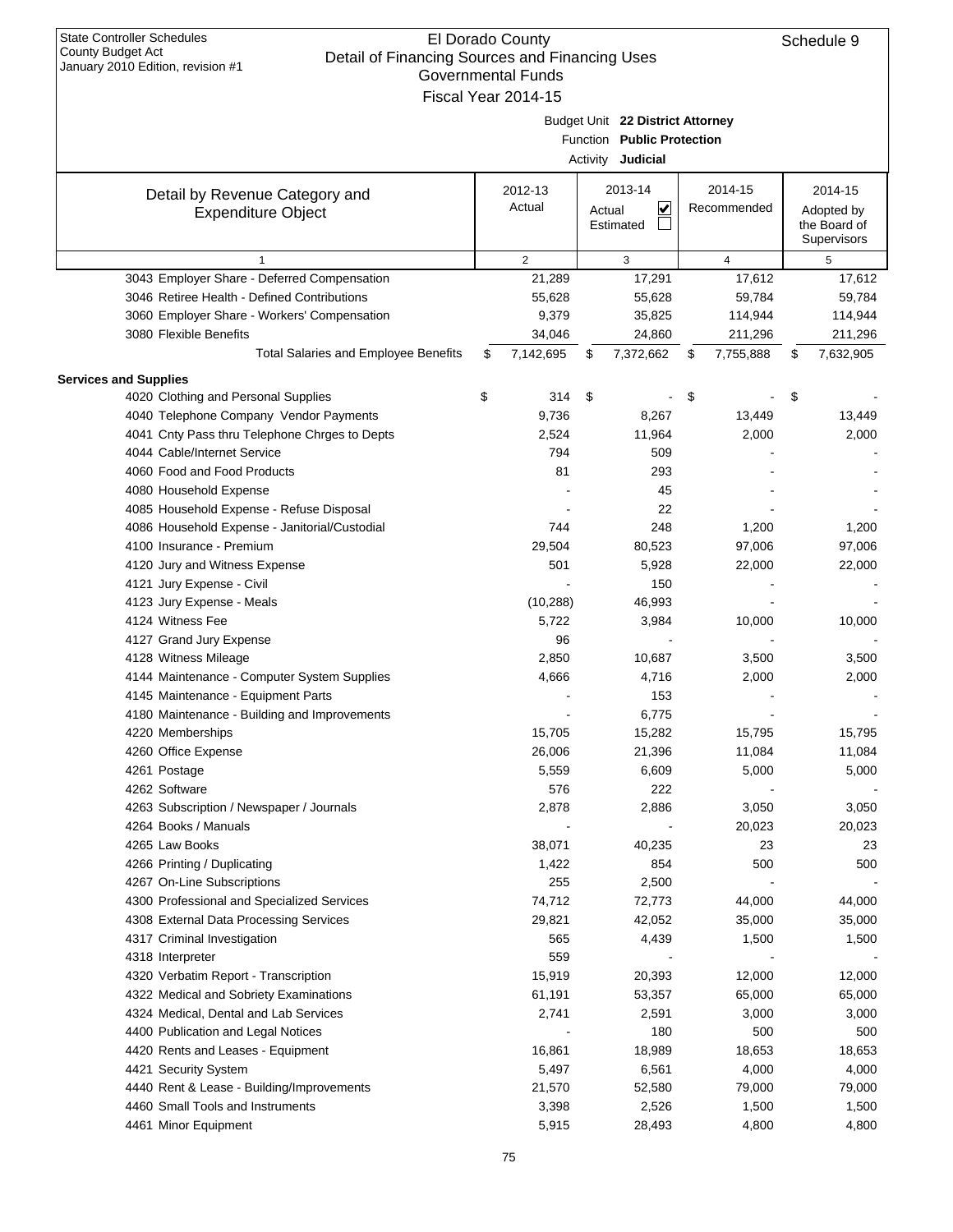| January 2010 Edition, revision #1              |     | Governmental Funds       |               |                                  |      |                          |     |              |
|------------------------------------------------|-----|--------------------------|---------------|----------------------------------|------|--------------------------|-----|--------------|
|                                                |     | Fiscal Year 2014-15      |               |                                  |      |                          |     |              |
|                                                |     |                          |               | Budget Unit 22 District Attorney |      |                          |     |              |
|                                                |     |                          |               | Function Public Protection       |      |                          |     |              |
|                                                |     |                          |               | Activity <b>Judicial</b>         |      |                          |     |              |
| Detail by Revenue Category and                 |     | 2012-13                  |               | 2013-14                          |      | 2014-15                  |     | 2014-15      |
| <b>Expenditure Object</b>                      |     | Actual                   |               | V<br>Actual                      |      | Recommended              |     | Adopted by   |
|                                                |     |                          |               | Estimated                        |      |                          |     | the Board of |
|                                                |     |                          |               |                                  |      |                          |     | Supervisors  |
| $\mathbf{1}$<br>4462 Minor Computer Equipment  |     | $\overline{2}$<br>10,107 |               | 3                                |      | $\overline{4}$<br>14,195 |     | 5            |
| 4463 Minor Telephone and Radio Equipment       |     |                          |               | 9,406<br>16                      |      |                          |     | 14,195       |
| 4464 Minor Law Enforcement Equipment           |     | 12,029                   |               | 4,788                            |      | 20,337                   |     | 27,092       |
| 4465 Minor Vehicle Equipment                   |     | 23,820                   |               | 704                              |      | 500                      |     | 500          |
| 4500 Special Departmental Expense              |     | 8,352                    |               | 14,157                           |      | 12,000                   |     | 12,000       |
| 4501 Special Projects                          |     |                          |               |                                  |      | 43,198                   |     | 43,198       |
| 4503 Staff Development                         |     | 8,589                    |               | 12,228                           |      | 15,585                   |     | 24,228       |
| 4529 Software License                          |     | 3,145                    |               | 69                               |      | 3,900                    |     | 3,900        |
| 4540 Staff Development                         |     | 241                      |               | 295                              |      |                          |     |              |
| 4600 Transportation and Travel                 |     | 26,723                   |               | 34,419                           |      | 27,344                   |     | 27,344       |
| 4602 Employee - Private Auto Mileage           |     | 4,770                    |               | 7,430                            |      | 5,000                    |     | 5,000        |
| 4605 Vehicle - Rent or Lease                   |     | 51,253                   |               | 64,822                           |      | 59,657                   |     | 59,657       |
| 4606 Fuel Purchases                            |     | 48,902                   |               | 58,610                           |      | 48,600                   |     | 48,600       |
| 4608 Hotel Accommodations                      |     | 32,667                   |               | 35,704                           |      | 14,500                   |     | 14,500       |
| 4620 Utilities                                 |     | 34,954                   |               | 39,132                           |      | 32,633                   |     | 32,633       |
| <b>Total Services and Supplies</b>             | \$  | 642,016                  | \$            | 857,955                          | \$   | 773,032                  | \$  | 788,430      |
| <b>Other Charges</b>                           |     |                          |               |                                  |      |                          |     |              |
| 5240 Contribution To Non-county Governmental   | \$  | 7,000                    | \$            |                                  | \$   |                          | \$  |              |
| 5300 Interfund Expenditures                    |     | 1,516                    |               | 2,083                            |      | 2,500                    |     | 2,500        |
| <b>Total Other Charges</b>                     | \$  | 8,516                    | $\mathfrak s$ | 2,083                            | \$   | 2,500                    | \$  | 2,500        |
| <b>Fixed Assets</b>                            |     |                          |               |                                  |      |                          |     |              |
| 6025 Fixed Assets - Leasehold Improvements     | \$  |                          | \$            | $11,116$ \$                      |      |                          | \$  |              |
| 6040 Fixed Assets - Equipment                  |     |                          |               | 3,435                            |      |                          |     |              |
| 6041 Fixed Assets - Data Proc Sys Devel Equip  |     | 2,375                    |               |                                  |      |                          |     |              |
| 6042 Fixed Assets - Computer Sys Equipment     |     | 9,623                    |               |                                  |      | 17,500                   |     | 17,500       |
| 6045 Fixed Assets - Vehicles                   |     | 121,919                  |               |                                  |      |                          |     |              |
| <b>Total Fixed Assets</b>                      | S   | 133,916                  | \$            | 14,551                           | \$   | 17,500                   | \$  | 17,500       |
| <b>Other Financing Uses</b>                    |     |                          |               |                                  |      |                          |     |              |
| 7000 Operating Transfers Out                   | \$  |                          | \$            | 30,012                           | \$   |                          | \$  |              |
| <b>Total Other Financing Uses</b>              | \$  |                          | \$            | 30,012                           | \$   |                          | \$  |              |
| <b>Intrafund Transfers</b>                     |     |                          |               |                                  |      |                          |     |              |
| 7200 Intrafund Transfers                       | \$  | 26,197 \$                |               | 74,836 \$                        |      | 64,080                   | -\$ | 64,080       |
| 7220 Intrafnd: Telephone Equipment and Support |     | 31,476                   |               |                                  |      |                          |     |              |
| 7221 Intrafnd: Radio Equipment and Support     |     | 337                      |               | 108                              |      | 1,000                    |     | 1,000        |
| 7223 Intrafnd: Mail Service                    |     | 3,047                    |               | 3,577                            |      | 3,567                    |     | 3,567        |
| 7224 Intrafnd: Stores Support                  |     | 1,389                    |               | 621                              |      | 259                      |     | 259          |
| 7231 Intrafnd: IS Programming Support          |     | 210                      |               | 17,756                           |      | 250                      |     | 250          |
| 7232 Intrafnd: Maint Bldg & Improvmnts         |     |                          |               | 5,625                            |      | 2,000                    |     | 2,000        |
| <b>Total Intrafund Transfers</b>               | \$  | 62,657 \$                |               | 102,523                          | - \$ | 71,156                   | \$  | 71,156       |
| <b>Intrafund Abatement</b>                     |     |                          |               |                                  |      |                          |     |              |
| 7352 Intrfnd Abatemnt: DA / Family Support     | \$  | (195, 994)               | \$            | $(211, 129)$ \$                  |      | (256,000)                | \$  | (256,000)    |
| <b>Total Intrafund Abatement</b>               | \$  | (195, 994)               | \$            | (211, 129)                       | \$   | (256,000)                | \$  | (256,000)    |
|                                                |     |                          |               |                                  |      |                          | \$  | 8,256,491    |
| <b>Total Expenditures/Appropriations</b>       | \$  | 7,793,806                | \$            | 8,168,657                        | \$   | 8,364,076                |     |              |
| <b>Net Cost</b>                                | -\$ | (5,287,941)              | \$            | (5,554,170)                      | S    | (5,689,014)              | \$  | (5,566,031)  |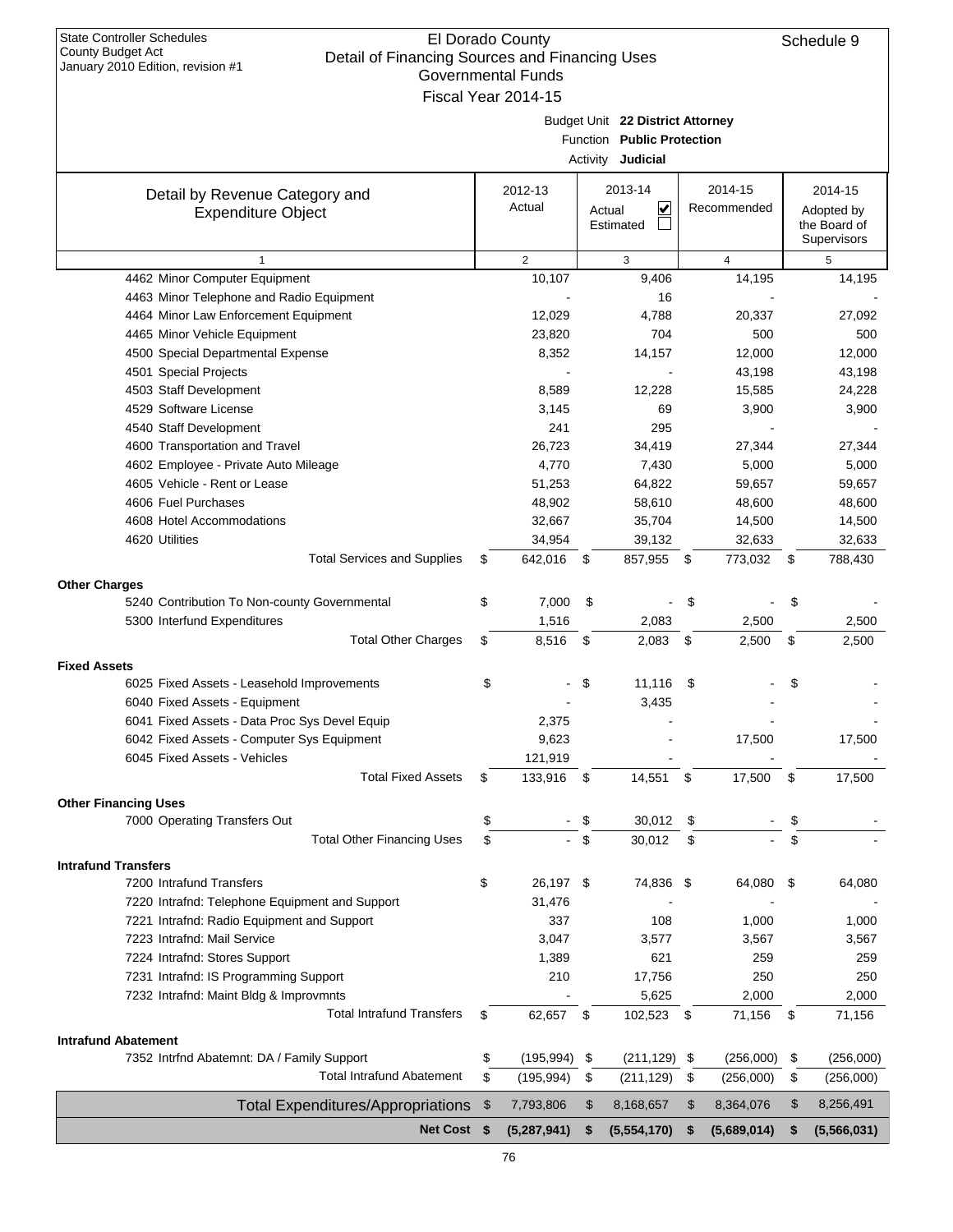| <b>State Controller Schedules</b><br><b>County Budget Act</b><br>Detail of Financing Sources and Financing Uses<br>January 2010 Edition, revision #1 |          | El Dorado County<br><b>Governmental Funds</b><br>Fiscal Year 2014-15 |          |                                                                                   |          |                        |          | Schedule 9                                           |
|------------------------------------------------------------------------------------------------------------------------------------------------------|----------|----------------------------------------------------------------------|----------|-----------------------------------------------------------------------------------|----------|------------------------|----------|------------------------------------------------------|
|                                                                                                                                                      |          |                                                                      |          | Budget Unit 23 Public Defender<br>Function Public Protection<br>Activity Judicial |          |                        |          |                                                      |
| Detail by Revenue Category and<br><b>Expenditure Object</b>                                                                                          |          | 2012-13<br>Actual                                                    | Actual   | 2013-14<br>V<br>Estimated                                                         |          | 2014-15<br>Recommended |          | 2014-15<br>Adopted by<br>the Board of<br>Supervisors |
| $\mathbf{1}$                                                                                                                                         |          | $\overline{2}$                                                       |          | 3                                                                                 |          | $\overline{4}$         |          | 5                                                    |
| Intergovernmental Revenue - State                                                                                                                    |          |                                                                      |          |                                                                                   |          |                        |          |                                                      |
| 0860 State - Public Safety Sales Tax<br>Total Intergovernmental Revenue - State                                                                      | \$<br>\$ | 281,758<br>281,758                                                   | \$<br>\$ | 281,793<br>281,793                                                                | \$<br>\$ | 281,323<br>281,323     | \$<br>\$ | 281,323<br>281,323                                   |
| <b>Charges for Services</b>                                                                                                                          |          |                                                                      |          |                                                                                   |          |                        |          |                                                      |
| 1381 Public Defender: Indigents                                                                                                                      | \$       | 1,966 \$                                                             |          | $1,145$ \$                                                                        |          | 1,000                  | \$       | 1,000                                                |
| 1740 Charges for Services<br><b>Total Charges for Services</b>                                                                                       | \$       | 29,167<br>31,133                                                     | \$       | 1,145                                                                             | \$       | 1,000                  | \$       | 1,000                                                |
|                                                                                                                                                      |          |                                                                      |          |                                                                                   |          |                        |          |                                                      |
| <b>Miscellaneous Revenues</b><br>1940 Miscellaneous Revenue                                                                                          | \$       | 200                                                                  | \$       | 100                                                                               | \$       |                        | \$       |                                                      |
| <b>Total Miscellaneous Revenues</b>                                                                                                                  | \$       | 200                                                                  | \$       | 100                                                                               | \$       |                        | \$       |                                                      |
| <b>Other Financing Sources</b>                                                                                                                       |          |                                                                      |          |                                                                                   |          |                        |          |                                                      |
| 2020 Operating Transfers In                                                                                                                          | \$       |                                                                      | \$       |                                                                                   | \$       | 43,198                 | \$       | 49,198                                               |
| <b>Total Other Financing Sources</b>                                                                                                                 | \$       |                                                                      | \$       | $\mathbf{L}^{\mathcal{A}}$                                                        | -\$      | 43,198                 | \$       | 49,198                                               |
| Total Revenue \$                                                                                                                                     |          | 313,090                                                              | \$       | 283,038                                                                           | \$       | 325,521                | \$       | 331,521                                              |
| <b>Salaries and Employee Benefits</b>                                                                                                                |          |                                                                      |          |                                                                                   |          |                        |          |                                                      |
| 3000 Permanent Employees / Elected Officials<br>3001 Temporary Employees                                                                             | \$       | 1,675,309<br>66,049                                                  | \$       | 1,738,226<br>10,568                                                               | \$       | 2,094,607<br>20,000    | \$       | 2,226,343<br>20,000                                  |
| 3002 Overtime                                                                                                                                        |          |                                                                      |          |                                                                                   |          | 6,000                  |          | 6,000                                                |
| 3004 Other Compensation                                                                                                                              |          | 147,792                                                              |          | 95,218                                                                            |          | 20,000                 |          | 20,000                                               |
| 3005 Tahoe Differential                                                                                                                              |          | 11,538                                                               |          | 12,045                                                                            |          | 12,000                 |          | 12,000                                               |
| 3006 Bilingual Pay                                                                                                                                   |          | 4,208                                                                |          | 4,088                                                                             |          | 6,240                  |          | 6,240                                                |
| 3020 Employer Share - Employee Retirement                                                                                                            |          | 310,496                                                              |          | 331,246                                                                           |          | 414,335                |          | 406,169                                              |
| 3022 Employer Share - Medi Care                                                                                                                      |          | 24,710                                                               |          | 27,055                                                                            |          | 30,256                 |          | 33,912                                               |
| 3040 Employer Share - Health Insurance                                                                                                               |          | 275,139                                                              |          | 247,033                                                                           |          | 327,421                |          | 388,130                                              |
| 3041 Employer Share - Unemployment Insurance                                                                                                         |          | 12,727                                                               |          | 1,423                                                                             |          |                        |          |                                                      |
| 3042 Employer Share - Long Term Disab Insurance                                                                                                      |          | 3,359                                                                |          | 2,940                                                                             |          | 5,179                  |          | 5,820                                                |
| 3043 Employer Share - Deferred Compensation                                                                                                          |          | 20,764                                                               |          | 24,046                                                                            |          | 23,054                 |          | 24,202                                               |
| 3046 Retiree Health - Defined Contributions<br>3060 Employer Share - Workers' Compensation                                                           |          | 18,478<br>985                                                        |          | 18,478<br>4,687                                                                   |          | 20,514<br>14,962       |          | 20,514<br>14,962                                     |
| 3080 Flexible Benefits                                                                                                                               |          | 20,093                                                               |          | 30,788                                                                            |          | 90,000                 |          | 90,000                                               |
| <b>Total Salaries and Employee Benefits</b>                                                                                                          | \$       | 2,591,647                                                            | \$       | 2,547,841                                                                         | \$       | 3,084,568              | \$       | 3,274,292                                            |
|                                                                                                                                                      |          |                                                                      |          |                                                                                   |          |                        |          |                                                      |
| <b>Services and Supplies</b><br>4040 Telephone Company Vendor Payments                                                                               | \$       |                                                                      | \$       | $\blacksquare$                                                                    | - \$     | $1,000$ \$             |          | 1,000                                                |
| 4041 Cnty Pass thru Telephone Chrges to Depts                                                                                                        |          | 1,425                                                                |          | 1,175                                                                             |          | 1,460                  |          | 1,460                                                |
| 4080 Household Expense                                                                                                                               |          |                                                                      |          | 341                                                                               |          | 300                    |          | 300                                                  |
| 4086 Household Expense - Janitorial/Custodial                                                                                                        |          | 4,380                                                                |          | 4,380                                                                             |          | 4,380                  |          | 4,380                                                |
| 4100 Insurance - Premium                                                                                                                             |          | 5,686                                                                |          | 7,868                                                                             |          | 15,484                 |          | 15,484                                               |
| 4197 Maintenance - Building Supplies                                                                                                                 |          |                                                                      |          | 12                                                                                |          |                        |          |                                                      |
| 4220 Memberships                                                                                                                                     |          | 6,740                                                                |          | 6,340                                                                             |          | 7,180                  |          | 7,180                                                |
| 4221 Memberships - Legislative Advocacy                                                                                                              |          |                                                                      |          |                                                                                   |          | 780                    |          | 780                                                  |
| 4260 Office Expense                                                                                                                                  |          | 10,909                                                               |          | 9,764                                                                             |          | 12,203                 |          | 12,203                                               |
| 4261 Postage<br>4262 Software                                                                                                                        |          | 718                                                                  |          | 456<br>458                                                                        |          | 600<br>540             |          | 600<br>540                                           |
|                                                                                                                                                      |          |                                                                      |          |                                                                                   |          |                        |          |                                                      |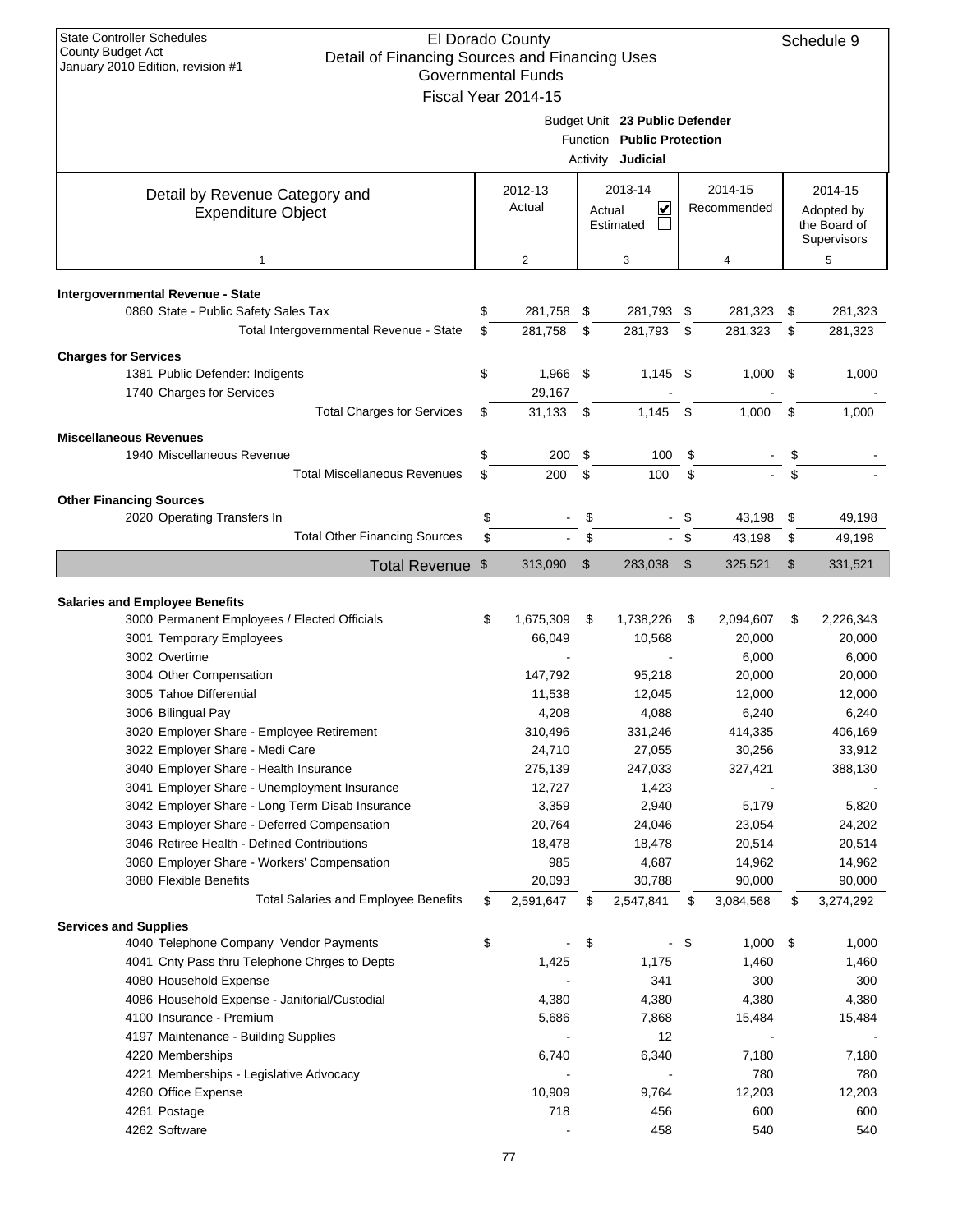| January 2010 Edition, revision #1                                 | Governmental Funds<br>Fiscal Year 2014-15 |                           |                                |      |                         |                   |
|-------------------------------------------------------------------|-------------------------------------------|---------------------------|--------------------------------|------|-------------------------|-------------------|
|                                                                   |                                           |                           |                                |      |                         |                   |
|                                                                   |                                           |                           | Budget Unit 23 Public Defender |      |                         |                   |
|                                                                   |                                           |                           | Function Public Protection     |      |                         |                   |
|                                                                   |                                           |                           | Activity <b>Judicial</b>       |      |                         |                   |
| Detail by Revenue Category and                                    | 2012-13                                   |                           | 2013-14                        |      | 2014-15                 | 2014-15           |
| <b>Expenditure Object</b>                                         | Actual                                    |                           | ⊻<br>Actual                    |      | Recommended             | Adopted by        |
|                                                                   |                                           |                           | Estimated                      |      |                         | the Board of      |
|                                                                   |                                           |                           |                                |      |                         | Supervisors       |
| 1<br>4263 Subscription / Newspaper / Journals                     | $\overline{2}$<br>17,622                  |                           | 3<br>1,309                     |      | $\overline{4}$<br>1,500 | 5<br>1,500        |
| 4264 Books / Manuals                                              |                                           |                           | 25                             |      |                         |                   |
| 4265 Law Books                                                    | 2,340                                     |                           | 2,030                          |      | 2,500                   | 2,500             |
| 4266 Printing / Duplicating                                       | 298                                       |                           | 242                            |      | 500                     | 500               |
| 4267 On-Line Subscriptions                                        |                                           |                           | 17,555                         |      | 19,153                  | 19,153            |
| 4300 Professional and Specialized Services                        | 26,366                                    |                           | 30,031                         |      | 38,330                  | 38,330            |
| 4317 Criminal Investigation                                       | 20,020                                    |                           | 206,742                        |      | 61,217                  | 61,217            |
| 4318 Interpreter                                                  | 180                                       |                           | 1,665                          |      | 5,000                   | 5,000             |
| 4320 Verbatim Report - Transcription                              | 1,489                                     |                           | 4,642                          |      | 4,500                   | 4,500             |
| 4323 Psychiatric Medical Services                                 | 16,095                                    |                           | 2,650                          |      | 15,000                  | 15,000            |
| 4324 Medical, Dental and Lab Services                             | 1,225                                     |                           | 7,766                          |      | 7,500                   | 7,500             |
| 4420 Rents and Leases - Equipment                                 | 8,672                                     |                           | 7,906                          |      | 8,319                   | 8,319             |
| 4440 Rent & Lease - Building/Improvements                         | 58,632                                    |                           | 59,563                         |      | 87,718                  | 87,718            |
| 4461 Minor Equipment                                              | 5,601                                     |                           |                                |      | 2,000                   | 2,000             |
| 4462 Minor Computer Equipment                                     | 689                                       |                           |                                |      | 3,750                   | 3,750             |
| 4463 Minor Telephone and Radio Equipment                          |                                           |                           |                                |      | 250                     | 250               |
| 4500 Special Departmental Expense                                 |                                           |                           | 250                            |      |                         |                   |
| 4501 Special Projects                                             |                                           |                           |                                |      | 103,198                 | 103,198           |
| 4503 Staff Development                                            | 2,758                                     |                           | 4,577                          |      | 6,250                   | 12,250            |
| 4506 Film Development/Photography Supplies                        | 31                                        |                           |                                |      |                         |                   |
| 4540 Staff Development                                            | 135                                       |                           |                                |      |                         |                   |
| 4600 Transportation and Travel                                    | 1,344                                     |                           | 1,518                          |      | 1,500                   | 1,500             |
| 4602 Employee - Private Auto Mileage                              | 6,151                                     |                           | 7,802                          |      | 9,000                   | 9,000             |
| 4605 Vehicle - Rent or Lease                                      |                                           |                           | 554                            |      | 14,724                  | 14,724            |
| 4606 Fuel Purchases                                               |                                           |                           | 190                            |      | 8,000                   | 8,000             |
| 4608 Hotel Accommodations                                         | 2,078                                     |                           | 4,331                          |      | 5,950                   | 5,950             |
| 4620 Utilities                                                    | 12,185                                    |                           | 12,672                         |      | 12,580                  | 12,580            |
| <b>Total Services and Supplies</b>                                | \$<br>213,768                             | \$                        | 404,813                        | - \$ | 462,366                 | \$<br>468,366     |
|                                                                   |                                           |                           |                                |      |                         |                   |
| <b>Fixed Assets</b><br>6042 Fixed Assets - Computer Sys Equipment | \$                                        |                           |                                | \$   | 4,000                   | \$<br>4,000       |
| <b>Total Fixed Assets</b>                                         | \$                                        | \$<br>\$                  |                                | \$   |                         | \$                |
|                                                                   |                                           |                           |                                |      | 4,000                   | 4,000             |
| <b>Intrafund Transfers</b>                                        |                                           |                           |                                |      |                         |                   |
| 7200 Intrafund Transfers                                          | \$<br>62                                  | - \$                      | 50                             | \$   | 100                     | \$<br>100         |
| 7210 Intrafnd: Collections                                        |                                           |                           |                                |      | 250                     | 250               |
| 7220 Intrafnd: Telephone Equipment and Support                    | 11,601                                    |                           |                                |      |                         |                   |
| 7223 Intrafnd: Mail Service                                       | 2,288                                     |                           | 2,326                          |      | 2,481                   | 2,481             |
| 7224 Intrafnd: Stores Support                                     | 592                                       |                           | 366                            |      | 389                     | 389               |
| 7229 Intrafnd: PC Support                                         | 2,385                                     |                           |                                |      |                         |                   |
| 7231 Intrafnd: IS Programming Support                             |                                           |                           | 16,205                         |      | 49,440                  | 49,440            |
| 7232 Intrafnd: Maint Bldg & Improvmnts                            |                                           |                           | 872                            |      |                         |                   |
| <b>Total Intrafund Transfers</b>                                  | \$<br>16,928                              | $\boldsymbol{\mathsf{S}}$ | 19,818 \$                      |      | 52,660                  | \$<br>52,660      |
| Total Expenditures/Appropriations                                 | \$<br>2,822,343                           | \$                        | 2,972,472                      | \$   | 3,603,594               | \$<br>3,799,318   |
| Net Cost \$                                                       | (2,509,253)                               | \$                        | (2,689,434)                    | \$   | (3,278,073)             | \$<br>(3,467,797) |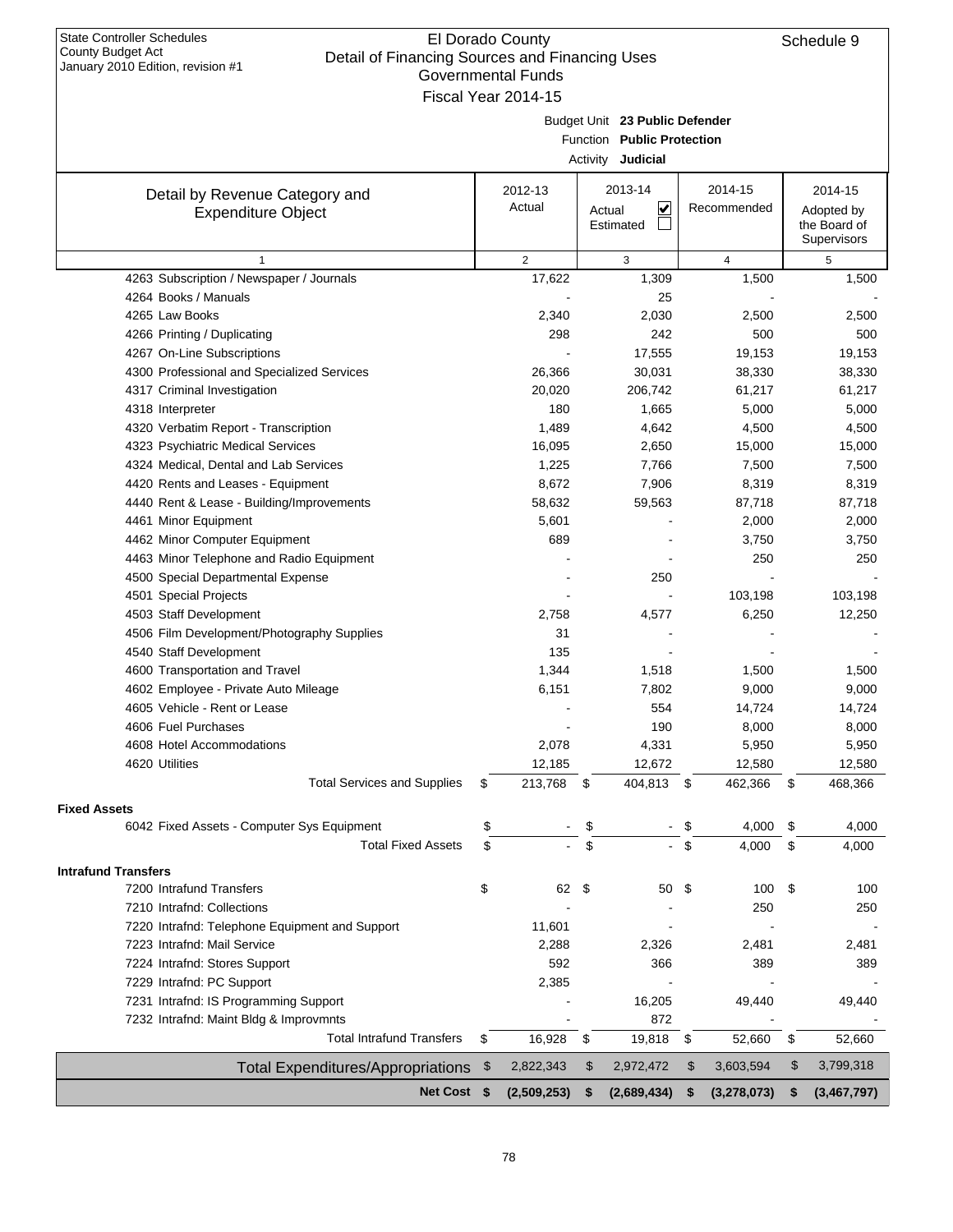| $\frac{1}{2}$<br>January 2010 Edition, revision #1                                 | Governmental Funds   |      |                            |      |                                      |      |                             |
|------------------------------------------------------------------------------------|----------------------|------|----------------------------|------|--------------------------------------|------|-----------------------------|
|                                                                                    | Fiscal Year 2014-15  |      | Budget Unit 24 Sheriff     |      |                                      |      |                             |
|                                                                                    |                      |      | Function Public Protection |      | Activity Police Protection/Detention |      |                             |
| Detail by Revenue Category and                                                     | 2012-13              |      | 2013-14                    |      | 2014-15                              |      | 2014-15                     |
| <b>Expenditure Object</b>                                                          | Actual               |      | ⊻<br>Actual                |      | Recommended                          |      | Adopted by                  |
|                                                                                    |                      |      | Estimated                  |      |                                      |      | the Board of<br>Supervisors |
| $\mathbf{1}$                                                                       | $\overline{2}$       |      | 3                          |      | 4                                    |      | 5                           |
| <b>Taxes</b>                                                                       |                      |      |                            |      |                                      |      |                             |
| 0110 Property Taxes - Current Unsecured                                            | \$<br>128,388 \$     |      | 122,578 \$                 |      | 122,578                              | - \$ | 122,578                     |
| <b>Total Taxes</b>                                                                 | \$<br>128,388        | \$   | 122,578                    | - \$ | 122,578                              | \$   | 122,578                     |
| Licenses, Permits and Franchises                                                   |                      |      |                            |      |                                      |      |                             |
| 0260 Other License and Permits                                                     | \$<br>$2,397$ \$     |      | $2,334$ \$                 |      | $3,200$ \$                           |      | 3,200                       |
| 0274 Alarm Permit                                                                  | 96,535               |      | 100,650                    |      | 95,000                               |      | 95,000                      |
| 0275 Carry Consealed Weapon Permit                                                 | 15,411               |      | 27,687                     |      | 16,500                               |      | 16,500                      |
| Total Licenses, Permits and Franchises                                             | \$<br>114,343        | - \$ | 130,671 \$                 |      | 114,700                              | - \$ | 114,700                     |
| <b>Fines, Forfeitures and Penalties</b>                                            |                      |      |                            |      |                                      |      |                             |
| 0300 Vehicle Code Fines                                                            | \$<br>49,487         | - \$ | 53,824 \$                  |      | 35,000                               | \$   | 35,000                      |
| Total Fines, Forfeitures and Penalties                                             | \$<br>49,487         | - \$ | 53,824                     | - \$ | 35,000                               | \$   | 35,000                      |
| <b>Revenue from Use of Money and Property</b>                                      |                      |      |                            |      |                                      |      |                             |
| 0422 Rent - Miscellaneous                                                          | \$<br>4,200 \$       |      | $3,850$ \$                 |      | 4,200                                | \$   | 4,200                       |
| Total Revenue from Use of Money and Property                                       | \$<br>4,200          | \$   | 3,850                      | \$   | 4,200                                | \$   | 4,200                       |
| Intergovernmental Revenue - State                                                  |                      |      |                            |      |                                      |      |                             |
| 0542 State - Vehicle Abatement Surcharge                                           | \$<br>32,387 \$      |      | 200,854 \$                 |      | 110,000                              | - \$ | 110,000                     |
| 0760 State - Corrections                                                           | 56,100               |      | 57,475                     |      |                                      |      | 57,750                      |
| 0860 State - Public Safety Sales Tax                                               | 6,399,203            |      | 6,584,925                  |      | 6,598,000                            |      | 6,598,000                   |
| 0880 State - Other                                                                 | 481,422              |      | 122,787                    |      | 169,037                              |      | 126,703                     |
| 0883 State - Peace Officers Training Program<br>0900 State - Boating and Waterways | 72,841<br>284,201    |      | 52,801                     |      | 45,000                               |      | 45,000                      |
| Total Intergovernmental Revenue - State                                            | \$<br>7,326,153      | \$   | 319,608<br>7,338,450       | \$   | 319,546<br>7,241,583                 | S    | 319,546<br>7,256,999        |
|                                                                                    |                      |      |                            |      |                                      |      |                             |
| Intergovernmental Revenue - Federal<br>1100 Federal - Other                        | \$<br>718,753        | \$   | 626,804                    | \$   | 582,929                              | \$   | 1,047,803                   |
| 1121 Federal - SCAAP - ST Criminal Alien Asst P                                    | 32,884               |      | 36,562                     |      | 36,562                               |      | 36,562                      |
| Total Intergovernmental Revenue - Federal                                          | \$<br>751,637 \$     |      | 663,366                    | - \$ | 619,491                              | \$   | 1,084,365                   |
| <b>Revenue Other Governmental Agencies</b>                                         |                      |      |                            |      |                                      |      |                             |
| 1200 Other - Governmental Agencies                                                 | \$<br>$\blacksquare$ | \$   | 62,457                     | -\$  |                                      | \$   |                             |
| 1207 Shingle Springs Rancheria                                                     | 500,000              |      | 500,000                    |      | 500,000                              |      | 500,000                     |
| <b>Total Revenue Other Governmental Agencies</b>                                   | \$<br>500,000        | \$   | 562,457 \$                 |      | 500,000                              | \$   | 500,000                     |
| <b>Charges for Services</b>                                                        |                      |      |                            |      |                                      |      |                             |
| 1340 Communication Services                                                        | \$<br>20,298 \$      |      | 4,894 \$                   |      | 7,000                                | - \$ | 7,000                       |
| 1490 Civil Process Services                                                        | 105,360              |      | 64,900                     |      | 60,000                               |      | 60,000                      |
| 1500 Court Fees and Costs                                                          | 109                  |      | 113                        |      | 75                                   |      | 75                          |
| 1508 Booking Fee                                                                   | 77,673               |      | 97,397                     |      | 98,650                               |      | 98,650                      |
| 1540 Estate Fees                                                                   | 2,248                |      | 13,164                     |      | 7,000                                |      | 7,000                       |
| 1580 Law Enforcement Services                                                      | 71,719               |      | 74,843                     |      | 58,400                               |      | 58,400                      |
| 1581 United States Forest Service (USFS)                                           | 64,923               |      | 34,124                     |      | 45,000                               |      | 45,000                      |
| 1582 Law Enforcement: Fingerprinting Services                                      | 25,814               |      | 25,848                     |      | 20,000                               |      | 20,000                      |
| 1583 Law Enforcement: Vehicle Abatement                                            | 190                  |      |                            |      | 1,000                                |      | 1,000                       |
| 1681 State and Federal Prisoner Holds                                              | 43,910               |      |                            |      |                                      |      |                             |
| 1740 Charges for Services                                                          | 38,999               |      | 22,561                     |      | 31,000                               |      | 31,000                      |
| 1742 Miscellaneous Copy Fees                                                       | 8,506                |      | 8,250                      |      | 7,000                                |      | 7,000                       |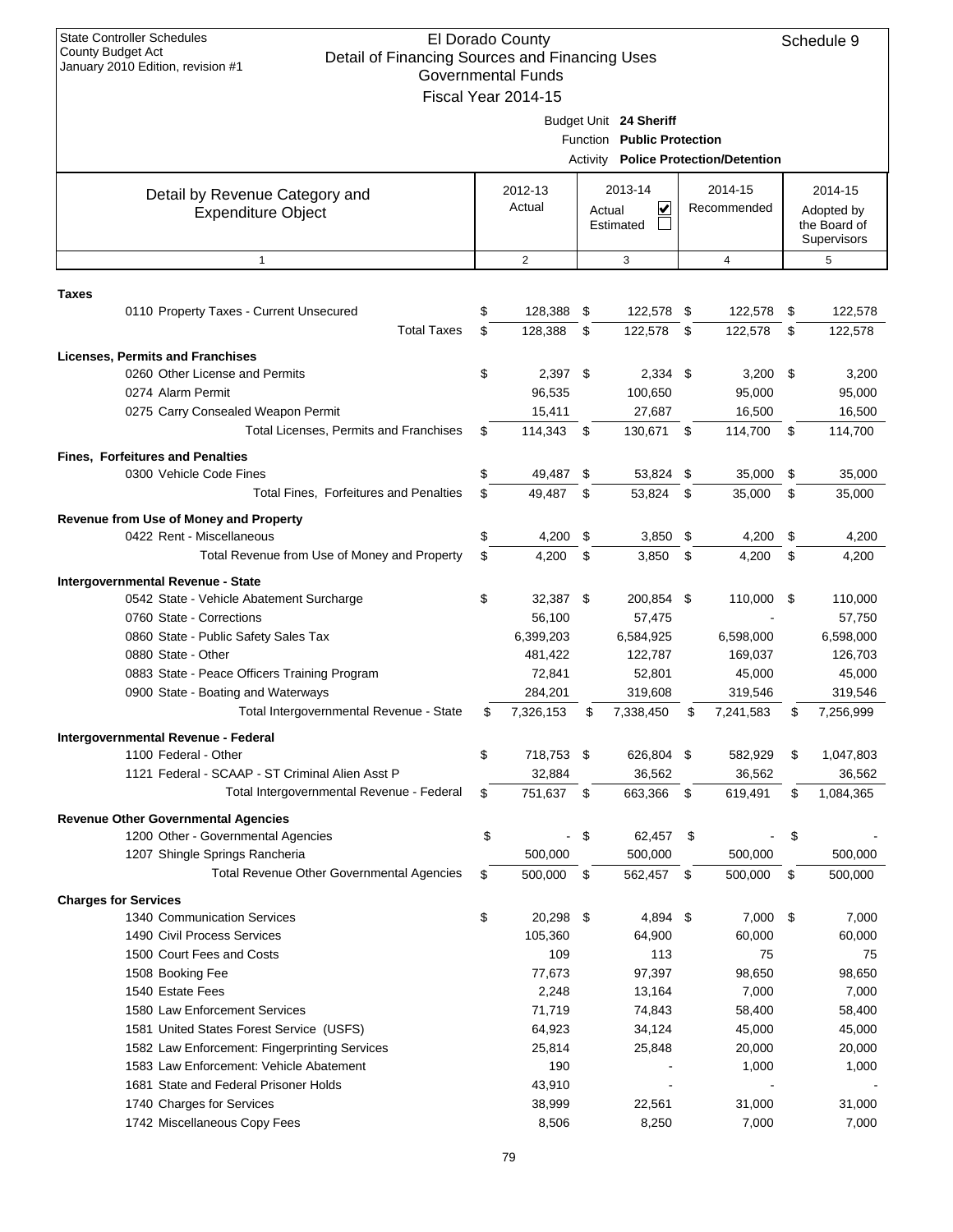|                                                      |    | Governmental Funds    |      |                            |     |                                      |      |                                                                                                                                                                                                                           |
|------------------------------------------------------|----|-----------------------|------|----------------------------|-----|--------------------------------------|------|---------------------------------------------------------------------------------------------------------------------------------------------------------------------------------------------------------------------------|
|                                                      |    | Fiscal Year 2014-15   |      |                            |     |                                      |      |                                                                                                                                                                                                                           |
|                                                      |    |                       |      | Budget Unit 24 Sheriff     |     |                                      |      |                                                                                                                                                                                                                           |
|                                                      |    |                       |      | Function Public Protection |     |                                      |      |                                                                                                                                                                                                                           |
|                                                      |    |                       |      |                            |     | Activity Police Protection/Detention |      |                                                                                                                                                                                                                           |
| Detail by Revenue Category and                       |    | 2012-13               |      | 2013-14                    |     | 2014-15                              |      | 2014-15                                                                                                                                                                                                                   |
| <b>Expenditure Object</b>                            |    | Actual                |      | ⊻<br>Actual                |     | Recommended                          |      | Adopted by                                                                                                                                                                                                                |
|                                                      |    |                       |      | Estimated                  |     |                                      |      | the Board of                                                                                                                                                                                                              |
|                                                      |    |                       |      |                            |     |                                      |      | Supervisors                                                                                                                                                                                                               |
| $\mathbf{1}$                                         |    | 2                     |      | 3                          |     | 4                                    |      | 5                                                                                                                                                                                                                         |
| 1747 Home Electronic Monitoring Prog (HEMP)          |    | 92                    |      | 275                        |     |                                      |      |                                                                                                                                                                                                                           |
| 1748 In Custody Weekender Work Program               |    | 3,960                 |      | 8,320                      |     | 7,000                                |      | 7,000                                                                                                                                                                                                                     |
| 1749 Weekender Work Program                          |    | 61,568                |      | 65,373                     |     | 45,000                               |      | 45,000                                                                                                                                                                                                                    |
| 1771 Superior Court Services                         |    | 82,312                |      |                            |     |                                      |      |                                                                                                                                                                                                                           |
| 1800 Interfund Revenue                               |    | 1,128                 |      | 1,080                      |     | 500                                  |      | 500                                                                                                                                                                                                                       |
| 1802 Intrfnd Rev: Radio Equip & Support              |    | 979                   |      | 2,095                      |     | 1,000                                |      | 1,000                                                                                                                                                                                                                     |
| <b>Total Charges for Services</b>                    | \$ | 609,786               | \$   | 423,236                    | \$  | 388,625                              | \$   | 388,625                                                                                                                                                                                                                   |
| <b>Miscellaneous Revenues</b>                        |    |                       |      |                            |     |                                      |      |                                                                                                                                                                                                                           |
| 1920 Other Sales                                     | \$ | $3,421$ \$            |      | $8,235$ \$                 |     | $5,000$ \$                           |      | 5,000                                                                                                                                                                                                                     |
| 1940 Miscellaneous Revenue                           |    | 10,137                |      | 12,998                     |     | 6,800                                |      | 6,800                                                                                                                                                                                                                     |
| 1943 Miscellaneous Donation                          |    | 5,845                 |      | 6,152                      |     | 4,000                                |      | 4,000                                                                                                                                                                                                                     |
| 1951 Advertising                                     |    | 45,000                |      | 46,800                     |     | 40,960                               |      | 40,960                                                                                                                                                                                                                    |
| 1952 Unclaimed Cash                                  |    | 769                   |      | 1,183                      |     | 300                                  |      | 300                                                                                                                                                                                                                       |
| <b>Total Miscellaneous Revenues</b>                  | \$ | 65,172 \$             |      | 75,368                     | -\$ | 57,060                               | \$   | 57,060                                                                                                                                                                                                                    |
| <b>Other Financing Sources</b>                       |    |                       |      |                            |     |                                      |      |                                                                                                                                                                                                                           |
| 2020 Operating Transfers In                          | \$ | 4,213,481             | \$   | 4,294,440                  | \$  | 4,952,997                            | \$   | 5,370,758                                                                                                                                                                                                                 |
| <b>Total Other Financing Sources</b>                 | \$ | 4,213,481             | \$   | 4,294,440                  | \$  | 4,952,997                            | \$   | 5,370,758                                                                                                                                                                                                                 |
|                                                      |    |                       |      |                            |     |                                      |      |                                                                                                                                                                                                                           |
| <b>Residual Equity Transfers</b>                     |    |                       |      |                            |     |                                      |      | 30,000                                                                                                                                                                                                                    |
|                                                      |    |                       |      |                            |     |                                      |      |                                                                                                                                                                                                                           |
| 2100 Residual Equity Transfers In                    | \$ |                       | \$   | 21,048                     | \$  |                                      | \$   |                                                                                                                                                                                                                           |
| <b>Total Residual Equity Transfers</b>               | \$ |                       | - \$ | 21,048                     | \$  |                                      | \$   | 30,000                                                                                                                                                                                                                    |
| <b>Total Revenue</b>                                 | \$ | 13,762,648            | \$   | 13,689,288                 | \$  | 14,036,234                           | \$   |                                                                                                                                                                                                                           |
| <b>Salaries and Employee Benefits</b>                |    |                       |      |                            |     |                                      |      |                                                                                                                                                                                                                           |
| 3000 Permanent Employees / Elected Officials         | S  | 24,317,701            | \$   | 25, 127, 192               | \$  | 28,144,215                           | \$   |                                                                                                                                                                                                                           |
| 3001 Temporary Employees                             |    | 530,817               |      | 486,356                    |     | 237,692                              |      |                                                                                                                                                                                                                           |
| 3002 Overtime                                        |    | 1,659,106             |      | 1,904,902                  |     | 1,915,600                            |      |                                                                                                                                                                                                                           |
| 3003 Standby Pay                                     |    | 60,058                |      | 61,029                     |     | 80,756                               |      |                                                                                                                                                                                                                           |
| 3004 Other Compensation                              |    | 902,609               |      | 635,294                    |     | 686,787                              |      |                                                                                                                                                                                                                           |
| 3005 Tahoe Differential                              |    | 177,678               |      | 184,850                    |     | 192,000                              |      |                                                                                                                                                                                                                           |
| 3006 Bilingual Pay                                   |    | 31,140                |      | 32,919                     |     | 33,020                               |      |                                                                                                                                                                                                                           |
| 3007 Hazard Pay                                      |    | 1,520                 |      | 6,296                      |     | 23,920                               |      |                                                                                                                                                                                                                           |
| 3020 Employer Share - Employee Retirement            |    | 6,743,408             |      | 7,284,769                  |     | 8,472,166                            |      |                                                                                                                                                                                                                           |
| 3022 Employer Share - Medi Care                      |    | 378,709               |      | 393,892                    |     | 398,233                              |      |                                                                                                                                                                                                                           |
| 3040 Employer Share - Health Insurance               |    | 5,093,442             |      | 4,519,584                  |     | 5,636,986                            |      |                                                                                                                                                                                                                           |
| 3041 Employer Share - Unemployment Insurance         |    | 252,547               |      | 15,102                     |     |                                      |      |                                                                                                                                                                                                                           |
| 3042 Employer Share - Long Term Disab Insurance      |    | 48,724                |      | 42,849                     |     | 32,691                               |      |                                                                                                                                                                                                                           |
| 3043 Employer Share - Deferred Compensation          |    | 42,501                |      | 47,156                     |     | 47,963                               |      |                                                                                                                                                                                                                           |
| 3046 Retiree Health - Defined Contributions          |    | 339,407               |      | 339,407                    |     | 362,418                              |      |                                                                                                                                                                                                                           |
| 3060 Employer Share - Workers' Compensation          |    | 205,150               |      | 725,423                    |     | 2,480,586                            |      |                                                                                                                                                                                                                           |
| 3080 Flexible Benefits                               |    |                       |      |                            |     | 456,442                              |      |                                                                                                                                                                                                                           |
| <b>Total Salaries and Employee Benefits</b>          | S  | 163,682<br>40,948,199 | \$   | 162,267<br>41,969,287      | S   | 49,201,475                           |      |                                                                                                                                                                                                                           |
|                                                      |    |                       |      |                            |     |                                      |      |                                                                                                                                                                                                                           |
| <b>Services and Supplies</b>                         |    |                       |      |                            |     |                                      |      |                                                                                                                                                                                                                           |
| 4020 Clothing and Personal Supplies<br>4022 Uniforms | \$ | 71,789 \$<br>378      |      | 110,620 \$                 |     | 127,774                              | - \$ | 14,964,285<br>26,721,086<br>237.692<br>1,915,600<br>80,756<br>686,787<br>192,000<br>33,020<br>23,920<br>8,472,166<br>398,233<br>5,636,986<br>32,691<br>47,963<br>362,418<br>2,480,586<br>456,442<br>47,778,346<br>128,234 |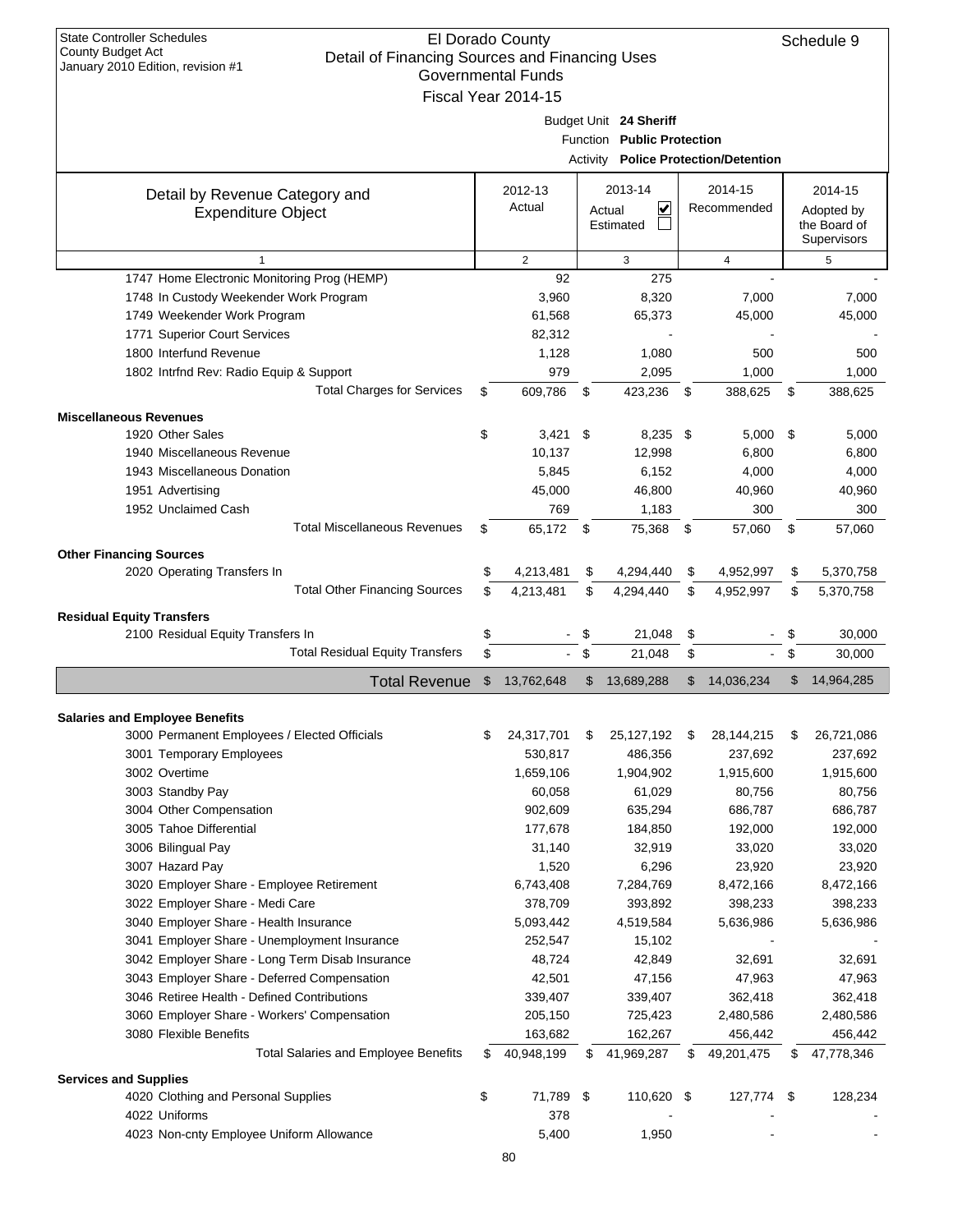| January 2010 Edition, revision #1             | <b>Governmental Funds</b> |                            |                                             |                            |
|-----------------------------------------------|---------------------------|----------------------------|---------------------------------------------|----------------------------|
|                                               | Fiscal Year 2014-15       |                            |                                             |                            |
|                                               |                           | Budget Unit 24 Sheriff     |                                             |                            |
|                                               |                           | Function Public Protection |                                             |                            |
|                                               |                           |                            | <b>Activity Police Protection/Detention</b> |                            |
|                                               |                           |                            |                                             |                            |
| Detail by Revenue Category and                | 2012-13<br>Actual         | 2013-14                    | 2014-15<br>Recommended                      | 2014-15                    |
| <b>Expenditure Object</b>                     |                           | ⊻<br>Actual<br>Estimated   |                                             | Adopted by<br>the Board of |
|                                               |                           |                            |                                             | Supervisors                |
| $\mathbf{1}$                                  | $\overline{2}$            | 3                          | $\overline{4}$                              | 5                          |
| 4040 Telephone Company Vendor Payments        | 119,110                   | 120,833                    | 163,605                                     | 163,605                    |
| 4041 Cnty Pass thru Telephone Chrges to Depts | 6,175                     | 28,253                     | 18,450                                      | 18,450                     |
| 4042 Radio Vendor Payments                    | 150                       |                            |                                             |                            |
| 4044 Cable/Internet Service                   | 2,755                     | 6,228                      | 8,160                                       | 8,160                      |
| 4060 Food and Food Products                   | 561,013                   | 635,980                    | 694,455                                     | 694,455                    |
| 4080 Household Expense                        | 133,667                   | 130,239                    | 123,684                                     | 123,684                    |
| 4081 Household Expense - Paper Goods          | 751                       |                            | 500                                         | 500                        |
| 4082 Household Expense - Other                | 28,384                    | 29,564                     | 35,000                                      | 35,000                     |
| 4083 Household Expense - Laundry              | 1,041                     | 1,119                      | 2,000                                       | 2,000                      |
| 4084 Household Expense - Expendable Equipment |                           |                            | 550                                         | 550                        |
| 4085 Household Expense - Refuse Disposal      | 30,257                    | 32,344                     | 32,560                                      | 32,560                     |
| 4086 Household Expense - Janitorial/Custodial | 21,492                    | 19,305                     | 22,800                                      | 22,800                     |
| 4100 Insurance - Premium                      | 285,949                   | 579,256                    | 1,251,604                                   | 1,251,604                  |
| 4101 Insurance - Additional Liability         |                           | 2,802                      |                                             |                            |
| 4140 Maintenance - Equipment                  | 117,907                   | 134,367                    | 161,100                                     | 162,000                    |
| 4141 Maintenance - Office Equipment           |                           |                            | 1,500                                       | 1,500                      |
| 4142 Maintenance - Telephone / Radio          |                           |                            | 12,600                                      | 12,600                     |
| 4143 Maintenance - Service Contracts          | 16,550                    | 21,375                     | 21,845                                      | 43,220                     |
| 4144 Maintenance - Computer System Supplies   | 191,510                   | 201,893                    | 247,144                                     | 247,072                    |
| 4145 Maintenance - Equipment Parts            | 18,721                    | 15,956                     | 33,300                                      | 33,300                     |
| 4160 Maintenance Vehicles - Service Contract  |                           |                            | 9,760                                       | 9,760                      |
| 4161 Maintenance Vehicles - Parts/Direct Chrg | 227                       | 212                        | 6,030                                       | 6,030                      |
| 4162 Maintenance Vehicles - Supplies          | 1,283                     | 735                        | 12,245                                      | 12,245                     |
| 4164 Maintenance Vehicles - Tires and Tubes   |                           | 1,275                      | 2,950                                       | 2,950                      |
| 4165 Maintenance Vehicles - Oil and Grease    | 92                        | 8                          | 700                                         | 700                        |
| 4180 Maintenance - Building and Improvements  | 27,143                    | 12,945                     | 72,070                                      | 78,820                     |
| 4197 Maintenance - Building Supplies          | 4,644                     | 2,659                      | 3,200                                       | 3,200                      |
| 4200 Medical, Dental and Laboratory Supplies  |                           | 1,115                      | 6,800                                       | 31,800                     |
| 4220 Memberships                              | 4,092                     | 4,994                      | 8,880                                       | 8,955                      |
| 4221 Memberships - Legislative Advocacy       | 5,499                     | 6,840                      | 6,900                                       | 6,900                      |
| 4260 Office Expense                           | 80,439                    | 88,073<br>22,419           | 93,123                                      | 93,323                     |
| 4261 Postage<br>4262 Software                 | 24,593<br>71,315          | 24,895                     | 16,035<br>35,819                            | 16,035<br>35,819           |
| 4263 Subscription / Newspaper / Journals      | 5,053                     | 5,549                      | 4,310                                       | 4,310                      |
| 4264 Books / Manuals                          | 3,178                     | 823                        | 11,656                                      | 11,656                     |
| 4265 Law Books                                | 5,229                     | 1,755                      | 2,925                                       | 2,925                      |
| 4266 Printing / Duplicating                   | 18,323                    | 24,607                     | 23,625                                      | 23,625                     |
| 4300 Professional and Specialized Services    | 311,798                   | 435,026                    | 851,384                                     | 952,944                    |
| 4308 External Data Processing Services        | 85,158                    | 108,439                    | 119,600                                     | 119,600                    |
| 4320 Verbatim Report - Transcription          | 11,989                    | 3,992                      | 7,100                                       | 7,100                      |
| 4323 Psychiatric Medical Services             | 11,400                    | 12,925                     | 13,000                                      | 13,000                     |
| 4324 Medical, Dental and Lab Services         | 272,275                   | 266,378                    | 312,450                                     | 312,450                    |
| 4334 Fire Prevention and Inspection           | 570                       | 2,233                      | 5,352                                       | 5,352                      |
| 4420 Rents and Leases - Equipment             | 101,345                   | 93,807                     | 116,174                                     | 116,174                    |
| 4421 Security System                          | 10,494                    | 14,115                     | 11,352                                      | 11,352                     |
| 4440 Rent & Lease - Building/Improvements     | 299,559                   | 303,520                    | 305,506                                     | 305,506                    |
|                                               |                           |                            |                                             |                            |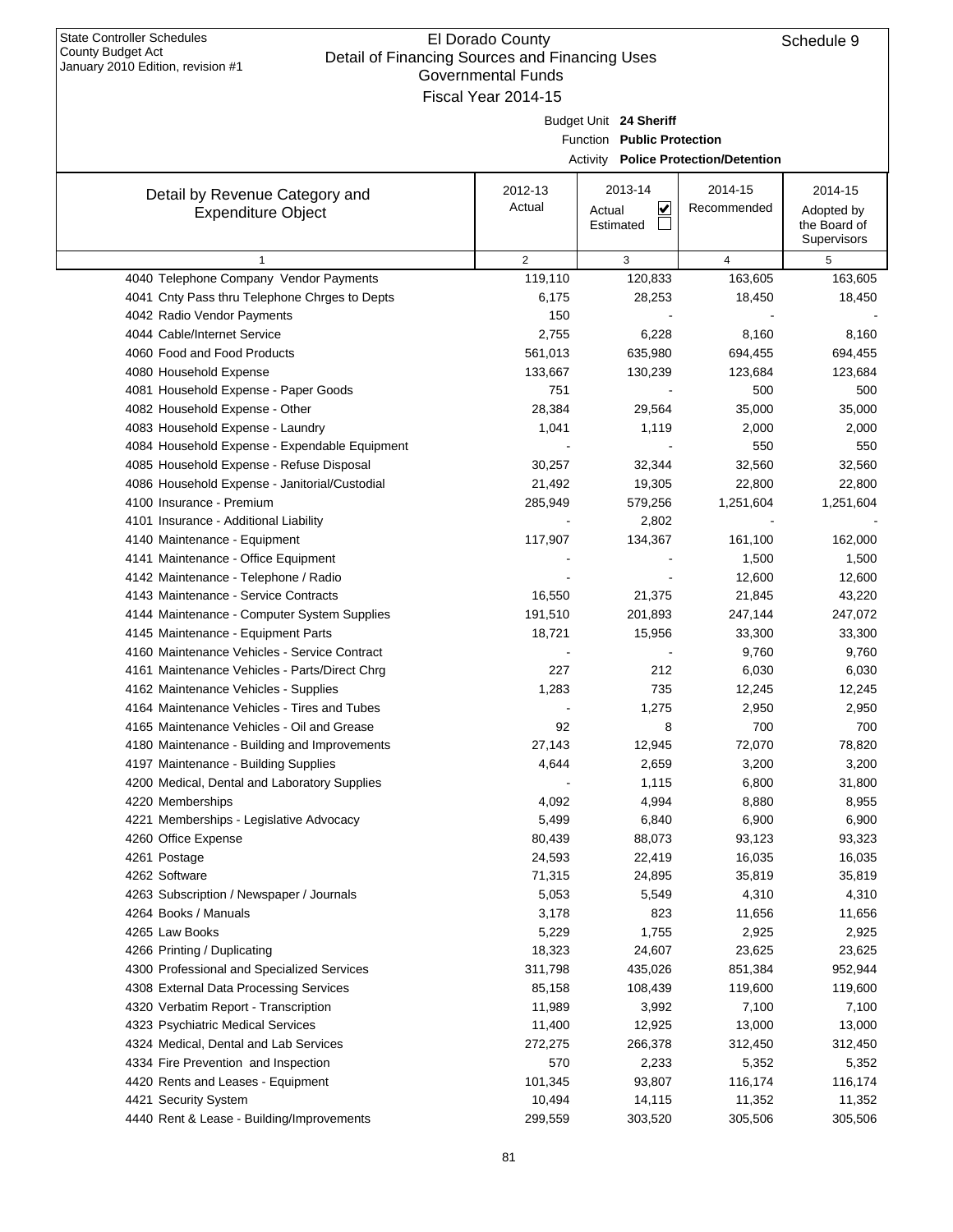| Detail Of Financing Sources and Financing Oses<br>January 2010 Edition, revision #1 | <b>Governmental Funds</b> |                            |                                             |     |                            |
|-------------------------------------------------------------------------------------|---------------------------|----------------------------|---------------------------------------------|-----|----------------------------|
|                                                                                     | Fiscal Year 2014-15       |                            |                                             |     |                            |
|                                                                                     |                           | Budget Unit 24 Sheriff     |                                             |     |                            |
|                                                                                     |                           | Function Public Protection |                                             |     |                            |
|                                                                                     |                           |                            | <b>Activity Police Protection/Detention</b> |     |                            |
|                                                                                     |                           |                            |                                             |     |                            |
| Detail by Revenue Category and                                                      | 2012-13                   | 2013-14                    | 2014-15                                     |     | 2014-15                    |
| <b>Expenditure Object</b>                                                           | Actual                    | ⊻<br>Actual<br>Estimated   | Recommended                                 |     | Adopted by<br>the Board of |
|                                                                                     |                           |                            |                                             |     | Supervisors                |
| 1                                                                                   | $\overline{2}$            | 3                          | $\overline{4}$                              |     | 5                          |
| 4460 Small Tools and Instruments                                                    | 104,870                   | 77,643                     | 59,383                                      |     | 59,523                     |
| 4461 Minor Equipment                                                                | 165,963                   | 201,202                    | 134,671                                     |     | 160,597                    |
| 4462 Minor Computer Equipment                                                       | 221,897                   | 125,232                    | 130,540                                     |     | 131,310                    |
| 4463 Minor Telephone and Radio Equipment                                            | 100,217                   | 73,263                     | 123,181                                     |     | 155,946                    |
| 4464 Minor Law Enforcement Equipment                                                | 294,844                   | 231,351                    | 509,723                                     |     | 283,233                    |
| 4465 Minor Vehicle Equipment                                                        | 34,216                    | 96,108                     | 59,069                                      |     | 63,359                     |
| 4500 Special Departmental Expense                                                   | 50,015                    | 86,805                     | 93,338                                      |     | 120,758                    |
| 4501 Special Projects                                                               | 487                       | 759                        |                                             |     |                            |
| 4502 Educational Materials                                                          |                           | 20                         |                                             |     |                            |
| 4503 Staff Development                                                              | 60,465                    | 109,563                    | 117,506                                     |     | 117,506                    |
| 4505 SB 924 - Transportation and Travel                                             | 12,335                    | 51,681                     | 63,096                                      |     | 63,096                     |
| 4506 Film Development/Photography Supplies                                          |                           |                            | 50                                          |     | 50                         |
| 4507 Fire and Safety Supplies                                                       | 316                       |                            |                                             |     |                            |
| 4509 Detective Expense                                                              |                           | 10,000                     |                                             |     |                            |
| 4529 Software License                                                               | 45,178                    | 59,380                     | 69,032                                      |     | 23,580                     |
| 4534 Ammunition                                                                     | 74,051                    | 110,934                    | 181,500                                     |     | 193,350                    |
| 4540 Staff Development                                                              | 70                        | 4,439                      | 50,000                                      |     | 50,000                     |
| 4600 Transportation and Travel                                                      | 81,349                    | 89,759                     | 106,036                                     |     | 125,564                    |
| 4601 Volunteer - Transportation and Travel                                          |                           | 10,230                     | 3,800                                       |     | 3,800                      |
| 4602 Employee - Private Auto Mileage                                                | 10,572                    | 15,059                     | 26,247                                      |     | 26,247                     |
| 4604 Volunteer - Private Auto Mileage                                               | 1,988                     | (189)                      | 3,000                                       |     | 3,000                      |
| 4605 Vehicle - Rent or Lease                                                        | 782,178                   | 842,749                    | 921,632                                     |     | 922,532                    |
| 4606 Fuel Purchases                                                                 | 714,101                   | 711,801                    | 890,534                                     |     | 890,534                    |
| 4608 Hotel Accommodations                                                           | 68,250                    | 97,287                     | 94,810                                      |     | 94,810                     |
| 4620 Utilities                                                                      | 742,222                   | 793,921                    | 736,118                                     |     | 736,118                    |
| <b>Total Services and Supplies</b>                                                  | \$<br>6,534,278           | \$<br>7,310,420            | \$<br>9,390,843                             | \$  | 9,398,738                  |
| <b>Other Charges</b>                                                                |                           |                            |                                             |     |                            |
| 5240 Contribution To Non-county Governmental                                        | \$<br>253,641             | \$                         | \$                                          | -\$ | 26,736                     |
| 5300 Interfund Expenditures                                                         | 23,706                    | 27,258                     | 6,000                                       |     | 6,000                      |
| <b>Total Other Charges</b>                                                          | \$<br>277,347 \$          | 27,258 \$                  | 6,000                                       | \$  | 32,736                     |
| <b>Fixed Assets</b>                                                                 |                           |                            |                                             |     |                            |
| 6020 Fixed Assets - Building and Improvement                                        | \$<br>36,496 \$           | 19,326 \$                  | 31,000 \$                                   |     | 100,500                    |
| 6040 Fixed Assets - Equipment                                                       | 353,027                   | 725,629                    | 232,249                                     |     | 712,307                    |
| 6041 Fixed Assets - Data Proc Sys Devel Equip                                       |                           | 4,172                      |                                             |     |                            |
| 6042 Fixed Assets - Computer Sys Equipment                                          | 146,005                   | 137,359                    | 327,450                                     |     | 1,003,776                  |
| 6045 Fixed Assets - Vehicles                                                        |                           | 25,931                     |                                             |     |                            |
| <b>Total Fixed Assets</b>                                                           | \$<br>535,529             | \$<br>912,417 \$           | 590,699                                     | \$  | 1,816,583                  |
|                                                                                     |                           |                            |                                             |     |                            |
| <b>Other Financing Uses</b>                                                         | \$<br>16,640              | \$                         | \$                                          | \$  |                            |
| 7000 Operating Transfers Out<br>7001 Operating Transfers Out: Fleet                 | 9,584                     | 55,773                     |                                             |     |                            |
| <b>Total Other Financing Uses</b>                                                   | \$<br>26,224 \$           |                            | \$                                          | \$  |                            |
|                                                                                     |                           | 55,773                     |                                             |     |                            |
| <b>Intrafund Transfers</b>                                                          |                           |                            |                                             |     |                            |
| 7200 Intrafund Transfers                                                            | \$<br>$3,441$ \$          | $3,138$ \$                 | 4,487 \$                                    |     | 4,487                      |
| 7210 Intrafnd: Collections                                                          | 90                        | 51                         | 200                                         |     | 200                        |
| 7220 Intrafnd: Telephone Equipment and Support                                      | 116,223                   |                            |                                             |     |                            |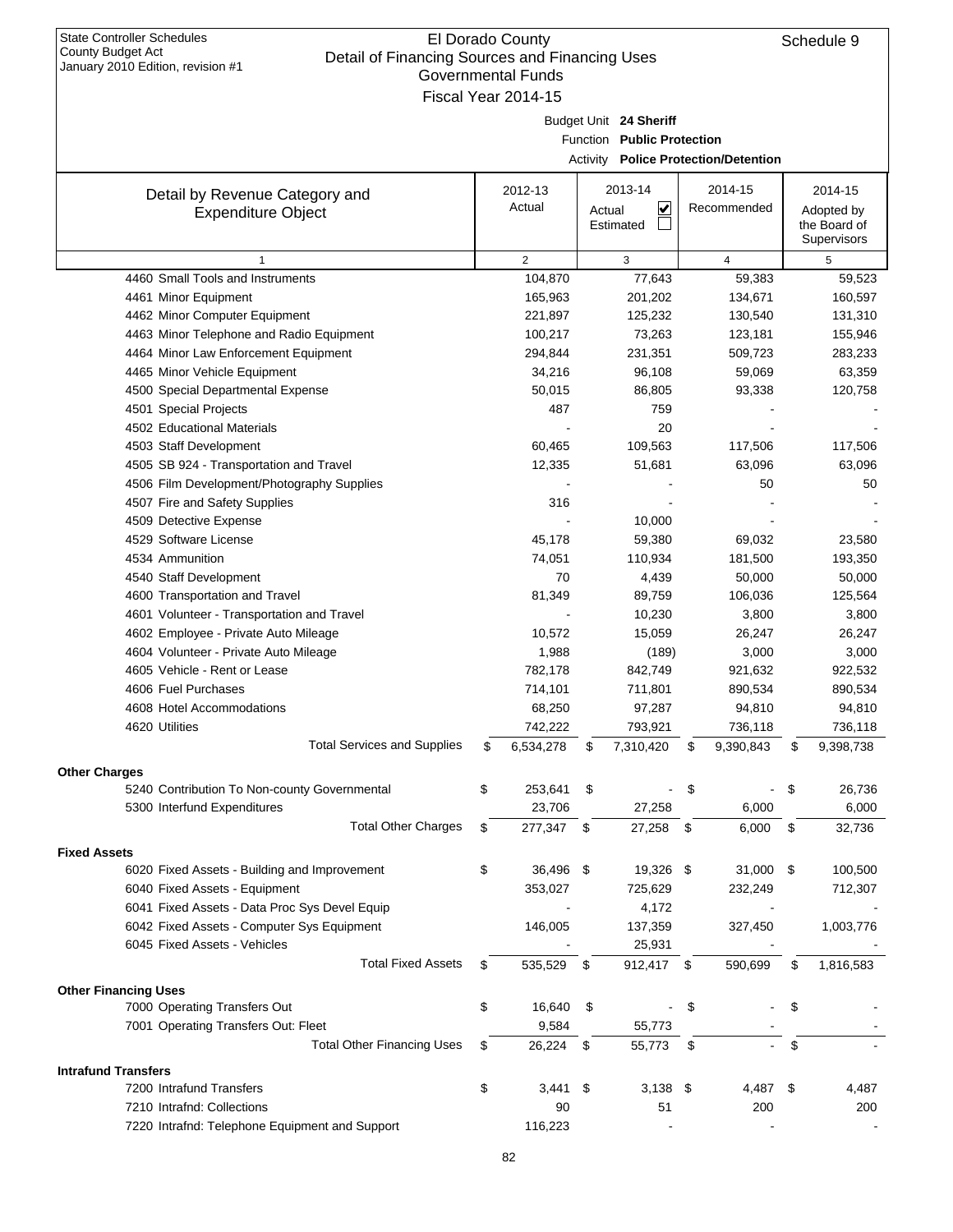| <b>State Controller Schedules</b><br><b>County Budget Act</b><br>Detail of Financing Sources and Financing Uses<br>January 2010 Edition, revision #1 |    | El Dorado County<br><b>Governmental Funds</b><br>Fiscal Year 2014-15 | Activity         | Budget Unit 24 Sheriff<br>Function Public Protection |    | <b>Police Protection/Detention</b> |     | Schedule 9                                           |
|------------------------------------------------------------------------------------------------------------------------------------------------------|----|----------------------------------------------------------------------|------------------|------------------------------------------------------|----|------------------------------------|-----|------------------------------------------------------|
| 2014-15<br>2013-14<br>2012-13<br>Detail by Revenue Category and<br>Actual<br>V<br>Recommended<br>Actual<br><b>Expenditure Object</b><br>Estimated    |    |                                                                      |                  |                                                      |    |                                    |     | 2014-15<br>Adopted by<br>the Board of<br>Supervisors |
| 1                                                                                                                                                    |    | 2                                                                    |                  | 3                                                    |    | 5                                  |     |                                                      |
| 7223 Intrafnd: Mail Service                                                                                                                          |    | 14,287                                                               | 12,234<br>15,522 |                                                      |    |                                    |     | 12,234                                               |
| 7224 Intrafnd: Stores Support                                                                                                                        |    | 7.282                                                                |                  | 8,883                                                |    | 12,061                             |     | 12,061                                               |
| 7225 Intrafnd: Central Duplicating                                                                                                                   |    | 975                                                                  |                  |                                                      |    |                                    |     |                                                      |
| 7229 Intrafnd: PC Support                                                                                                                            |    | 1,210                                                                |                  |                                                      |    |                                    |     |                                                      |
| 7231 Intrafnd: IS Programming Support                                                                                                                |    |                                                                      |                  | 525                                                  |    |                                    |     |                                                      |
| 7232 Intrafnd: Maint Bldg & Improvmnts                                                                                                               |    | 13,806                                                               |                  | 37.760                                               |    | 102,000                            |     | 102,000                                              |
| <b>Total Intrafund Transfers</b>                                                                                                                     | \$ | 157,314                                                              | - \$             | 65,880                                               | \$ | 130,982                            | \$  | 130,982                                              |
| <b>Intrafund Abatement</b>                                                                                                                           |    |                                                                      |                  |                                                      |    |                                    |     |                                                      |
| 7350 Intrfnd Abatemnt: Only General Fund                                                                                                             | \$ | $(4,392)$ \$                                                         |                  | $(4, 104)$ \$                                        |    |                                    |     |                                                      |
| 7355 Intrfnd Abatemnt: Radio Equipment and Support                                                                                                   |    | (6, 424)                                                             |                  | (1, 436)                                             |    |                                    |     |                                                      |
| <b>Total Intrafund Abatement</b>                                                                                                                     | \$ | (10, 816)                                                            | \$               | (5,540)                                              | \$ |                                    | \$  |                                                      |
| <b>Total Expenditures/Appropriations</b>                                                                                                             | \$ | 48,468,074                                                           | \$.              | 50,335,495                                           | \$ | 59,319,999                         | \$. | 59, 157, 385                                         |
| <b>Net Cost</b>                                                                                                                                      | s. | (34,705,426)                                                         |                  | (36,646,207)                                         | S. | (45, 283, 765)                     | S   | (44, 193, 100)                                       |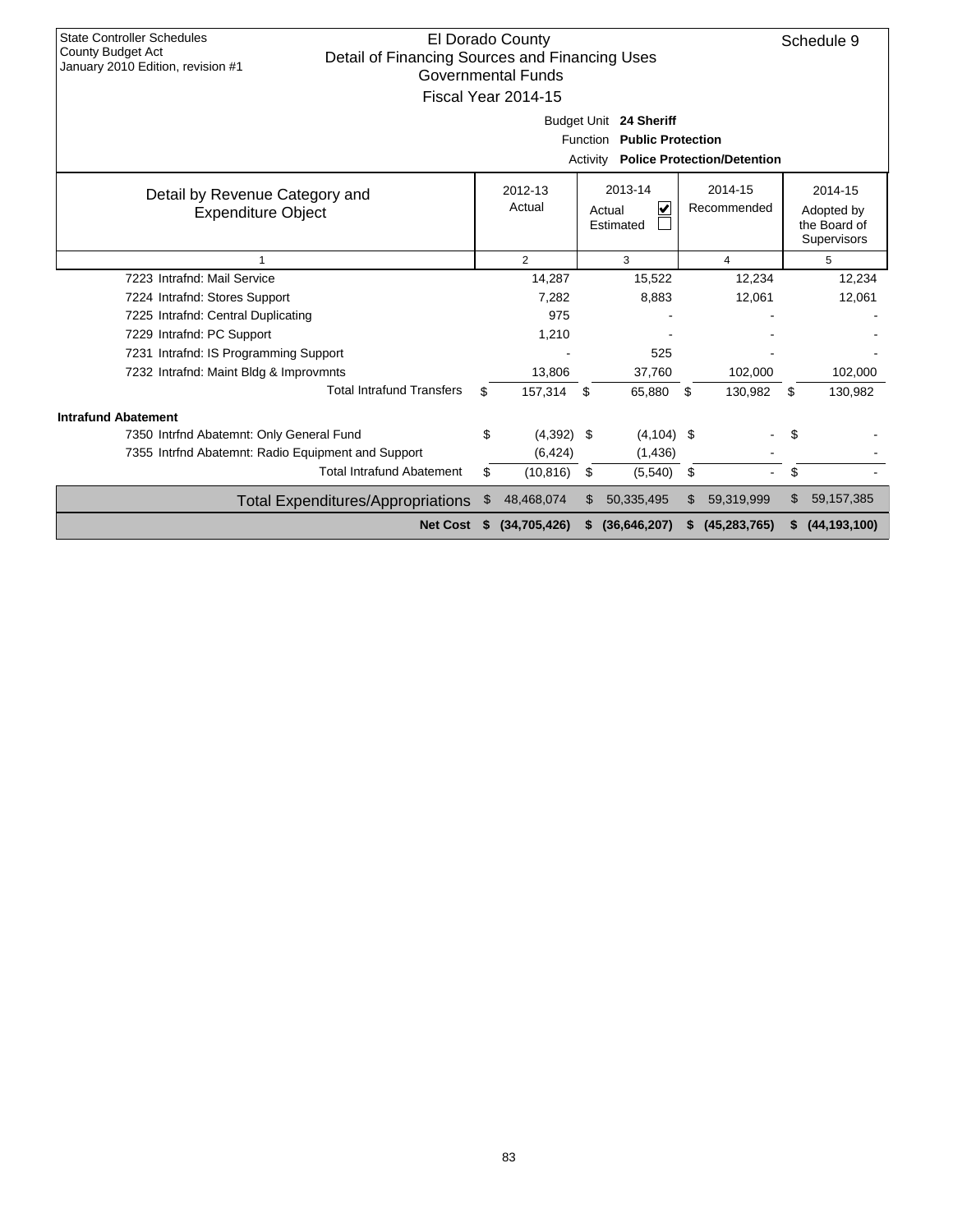| <b>State Controller Schedules</b><br>El Dorado County<br>Schedule 9<br><b>County Budget Act</b><br>Detail of Financing Sources and Financing Uses<br>January 2010 Edition, revision #1<br><b>Governmental Funds</b><br>Fiscal Year 2014-15 |    |                   |          |                            |                           |                                                                             |      |                                                      |
|--------------------------------------------------------------------------------------------------------------------------------------------------------------------------------------------------------------------------------------------|----|-------------------|----------|----------------------------|---------------------------|-----------------------------------------------------------------------------|------|------------------------------------------------------|
|                                                                                                                                                                                                                                            |    |                   | Activity | Function Public Protection |                           | Budget Unit 24 Sheriff - Jail Commissary<br><b>Detention and Correction</b> |      |                                                      |
| Detail by Revenue Category and<br><b>Expenditure Object</b>                                                                                                                                                                                |    | 2012-13<br>Actual | Actual   | 2013-14<br>⊻<br>Estimated  |                           | 2014-15<br>Recommended                                                      |      | 2014-15<br>Adopted by<br>the Board of<br>Supervisors |
| $\mathbf{1}$                                                                                                                                                                                                                               |    | 2                 |          | 3                          |                           | 4                                                                           |      | 5                                                    |
| Revenue from Use of Money and Property                                                                                                                                                                                                     |    |                   |          |                            |                           |                                                                             |      |                                                      |
| 0400 Interest                                                                                                                                                                                                                              | \$ | 1,827             | -\$      | 1,999 \$                   |                           | 1,920                                                                       | \$   | 1,920                                                |
| Total Revenue from Use of Money and Property                                                                                                                                                                                               | \$ | 1,827             | \$       | 1,999                      | \$                        | 1,920                                                                       | \$   | 1,920                                                |
| <b>Miscellaneous Revenues</b>                                                                                                                                                                                                              |    |                   |          |                            |                           |                                                                             |      |                                                      |
| 1944 Inmate Welfare Trust                                                                                                                                                                                                                  | \$ | 401,718 \$        |          | 398,718                    | \$                        | 357,801                                                                     | \$   | 357,801                                              |
| <b>Total Miscellaneous Revenues</b>                                                                                                                                                                                                        | \$ | 401,718           | \$       | 398,718                    | \$                        | 357,801                                                                     | \$   | 357,801                                              |
| <b>Residual Equity Transfers</b>                                                                                                                                                                                                           |    |                   |          |                            |                           |                                                                             |      |                                                      |
| 2100 Residual Equity Transfers In                                                                                                                                                                                                          | \$ |                   | \$       |                            | \$                        |                                                                             | \$   | 381,696                                              |
| <b>Total Residual Equity Transfers</b>                                                                                                                                                                                                     | \$ |                   | \$       | $\blacksquare$             | \$                        | $\sim$                                                                      | \$   | 381,696                                              |
| Total Revenue \$                                                                                                                                                                                                                           |    | 403,545           | \$       | 400,718                    | $\boldsymbol{\mathsf{S}}$ | 359,721                                                                     | \$   | 741,417                                              |
|                                                                                                                                                                                                                                            |    |                   |          |                            |                           |                                                                             |      |                                                      |
| <b>Salaries and Employee Benefits</b><br>3000 Permanent Employees / Elected Officials                                                                                                                                                      | \$ | 11,770            | - \$     |                            | \$                        |                                                                             | \$   |                                                      |
| 3020 Employer Share - Employee Retirement                                                                                                                                                                                                  |    | 3,837             |          |                            |                           |                                                                             |      |                                                      |
| 3022 Employer Share - Medi Care                                                                                                                                                                                                            |    | 180               |          |                            |                           |                                                                             |      |                                                      |
| 3040 Employer Share - Health Insurance                                                                                                                                                                                                     |    | 4,573             |          |                            |                           |                                                                             |      |                                                      |
| <b>Total Salaries and Employee Benefits</b>                                                                                                                                                                                                | \$ | 20,361            | \$       |                            | \$                        |                                                                             | \$   |                                                      |
| <b>Services and Supplies</b>                                                                                                                                                                                                               |    |                   |          |                            |                           |                                                                             |      |                                                      |
| 4020 Clothing and Personal Supplies                                                                                                                                                                                                        | \$ |                   | \$       | 190 \$                     |                           | 4,400                                                                       | - \$ | 4,400                                                |
| 4044 Cable/Internet Service                                                                                                                                                                                                                |    | 3,946             |          | 4,220                      |                           | 5,000                                                                       |      | 5,000                                                |
| 4080 Household Expense                                                                                                                                                                                                                     |    |                   |          | 511                        |                           |                                                                             |      |                                                      |
| 4260 Office Expense<br>4261 Postage                                                                                                                                                                                                        |    | 986<br>1,821      |          | 1,331<br>934               |                           | 2,700<br>5,200                                                              |      | 2,700<br>5,200                                       |
| 4263 Subscription / Newspaper / Journals                                                                                                                                                                                                   |    | 255               |          |                            |                           | 500                                                                         |      | 500                                                  |
| 4264 Books / Manuals                                                                                                                                                                                                                       |    |                   |          | 997                        |                           | 4,643                                                                       |      | 4,643                                                |
| 4265 Law Books                                                                                                                                                                                                                             |    |                   |          |                            |                           | 750                                                                         |      | 750                                                  |
| 4266 Printing / Duplicating                                                                                                                                                                                                                |    |                   |          | 420                        |                           |                                                                             |      |                                                      |
| 4300 Professional and Specialized Services                                                                                                                                                                                                 |    | 42,245            |          | 54,695                     |                           | 95,000                                                                      |      | 95,000                                               |
| 4302 Construction and Engineering Contracts                                                                                                                                                                                                |    |                   |          |                            |                           | 10,000                                                                      |      | 10,000                                               |
| 4324 Medical, Dental and Lab Services                                                                                                                                                                                                      |    | 9,490             |          | 23,712                     |                           | 25,000                                                                      |      | 25,000                                               |
| 4420 Rents and Leases - Equipment<br>4460 Small Tools and Instruments                                                                                                                                                                      |    | 363<br>517        |          | 1,721                      |                           | 500<br>4,000                                                                |      | 500<br>4,000                                         |
| 4461 Minor Equipment                                                                                                                                                                                                                       |    | 471               |          | 5,870                      |                           | 9,000                                                                       |      | 9,000                                                |
| 4462 Minor Computer Equipment                                                                                                                                                                                                              |    |                   |          |                            |                           | 1,100                                                                       |      | 1,100                                                |
| 4500 Special Departmental Expense                                                                                                                                                                                                          |    | 230,823           |          | 183,236                    |                           | 430,000                                                                     |      | 430,000                                              |
| <b>Total Services and Supplies</b>                                                                                                                                                                                                         | \$ | 290,918           | \$       | 277,838                    | \$                        | 597,793                                                                     | \$   | 597,793                                              |
| <b>Residual Equity Transfers</b>                                                                                                                                                                                                           |    |                   |          |                            |                           |                                                                             |      |                                                      |
| 7100 Residual Equity Transfers Out                                                                                                                                                                                                         | \$ |                   | \$       |                            | \$                        |                                                                             | \$   | 381,696                                              |
| <b>Total Residual Equity Transfers</b>                                                                                                                                                                                                     | \$ |                   | \$       |                            | \$                        |                                                                             | \$   | 381,696                                              |
| <b>Appropriations for Contingencies</b>                                                                                                                                                                                                    |    |                   |          |                            |                           |                                                                             |      |                                                      |
| 7700 Contingency                                                                                                                                                                                                                           | \$ |                   | \$       | $\overline{a}$             | \$                        | 754,412 \$                                                                  |      | 809,046                                              |
| <b>Total Appropriations for Contingencies</b>                                                                                                                                                                                              | \$ |                   | \$       | $\sim$                     | \$                        | 754,412                                                                     | \$   | 809,046                                              |
| Total Expenditures/Appropriations \$                                                                                                                                                                                                       |    | 311,279           | \$       | 277,838                    | \$                        | 1,352,205                                                                   | \$   | 1,788,535                                            |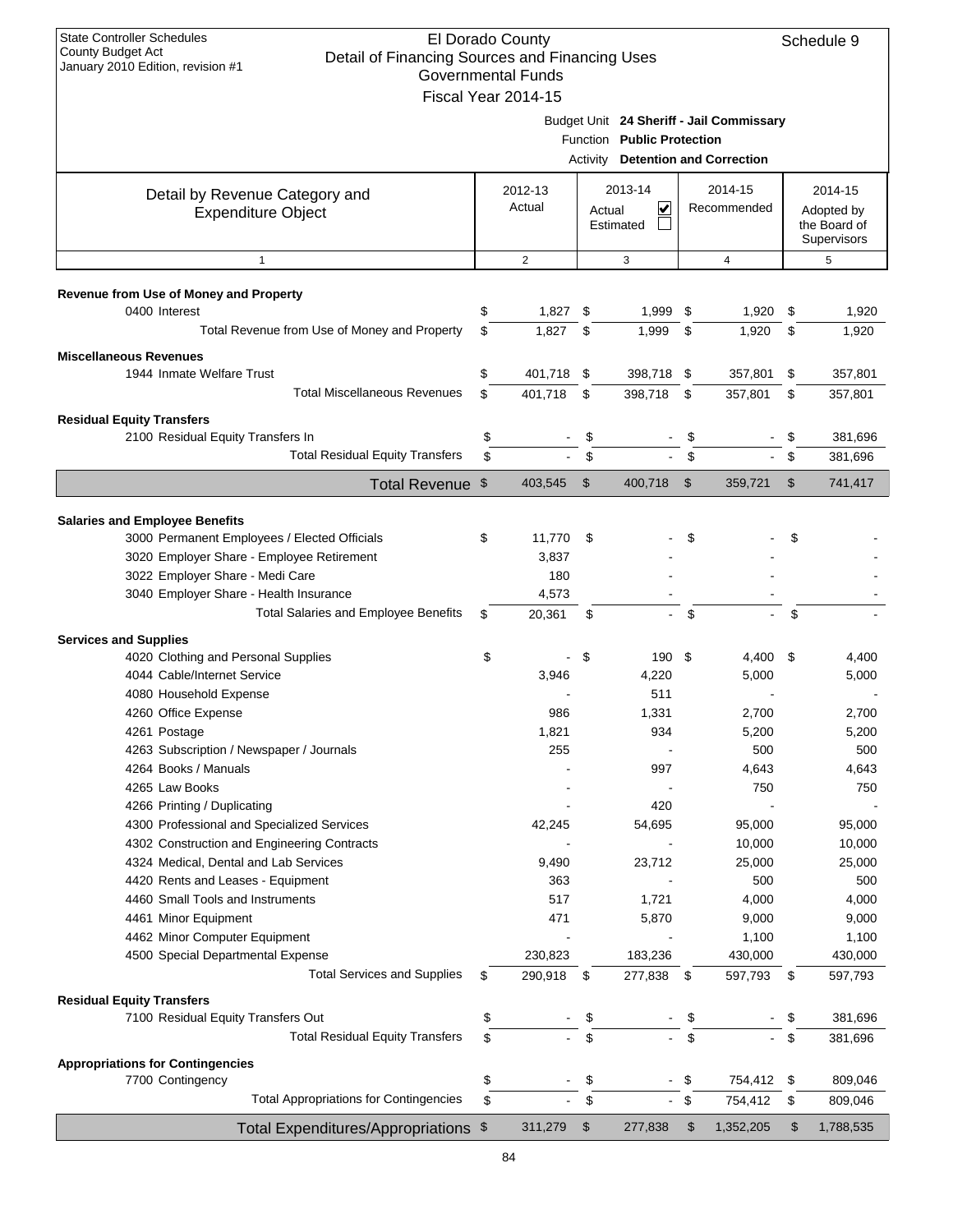| <b>State Controller Schedules</b>                           |                                                                                                                               |                   |                                                      |                                                                             |                                                      |  |  |  |  |  |
|-------------------------------------------------------------|-------------------------------------------------------------------------------------------------------------------------------|-------------------|------------------------------------------------------|-----------------------------------------------------------------------------|------------------------------------------------------|--|--|--|--|--|
| County Budget Act<br>January 2010 Edition, revision #1      | El Dorado County<br>Schedule 9<br>Detail of Financing Sources and Financing Uses<br>Governmental Funds<br>Fiscal Year 2014-15 |                   |                                                      |                                                                             |                                                      |  |  |  |  |  |
|                                                             |                                                                                                                               |                   | Function Public Protection<br>Activity               | Budget Unit 24 Sheriff - Jail Commissary<br><b>Detention and Correction</b> |                                                      |  |  |  |  |  |
| Detail by Revenue Category and<br><b>Expenditure Object</b> |                                                                                                                               | 2012-13<br>Actual | 2013-14<br>$\vert \checkmark$<br>Actual<br>Estimated | 2014-15<br>Recommended                                                      | 2014-15<br>Adopted by<br>the Board of<br>Supervisors |  |  |  |  |  |
|                                                             |                                                                                                                               | 2                 | 3                                                    | 4                                                                           | 5                                                    |  |  |  |  |  |
|                                                             | Net Cost \$                                                                                                                   | 92,265            | 122,880                                              | (992, 484)                                                                  | (1,047,118)<br>ъ                                     |  |  |  |  |  |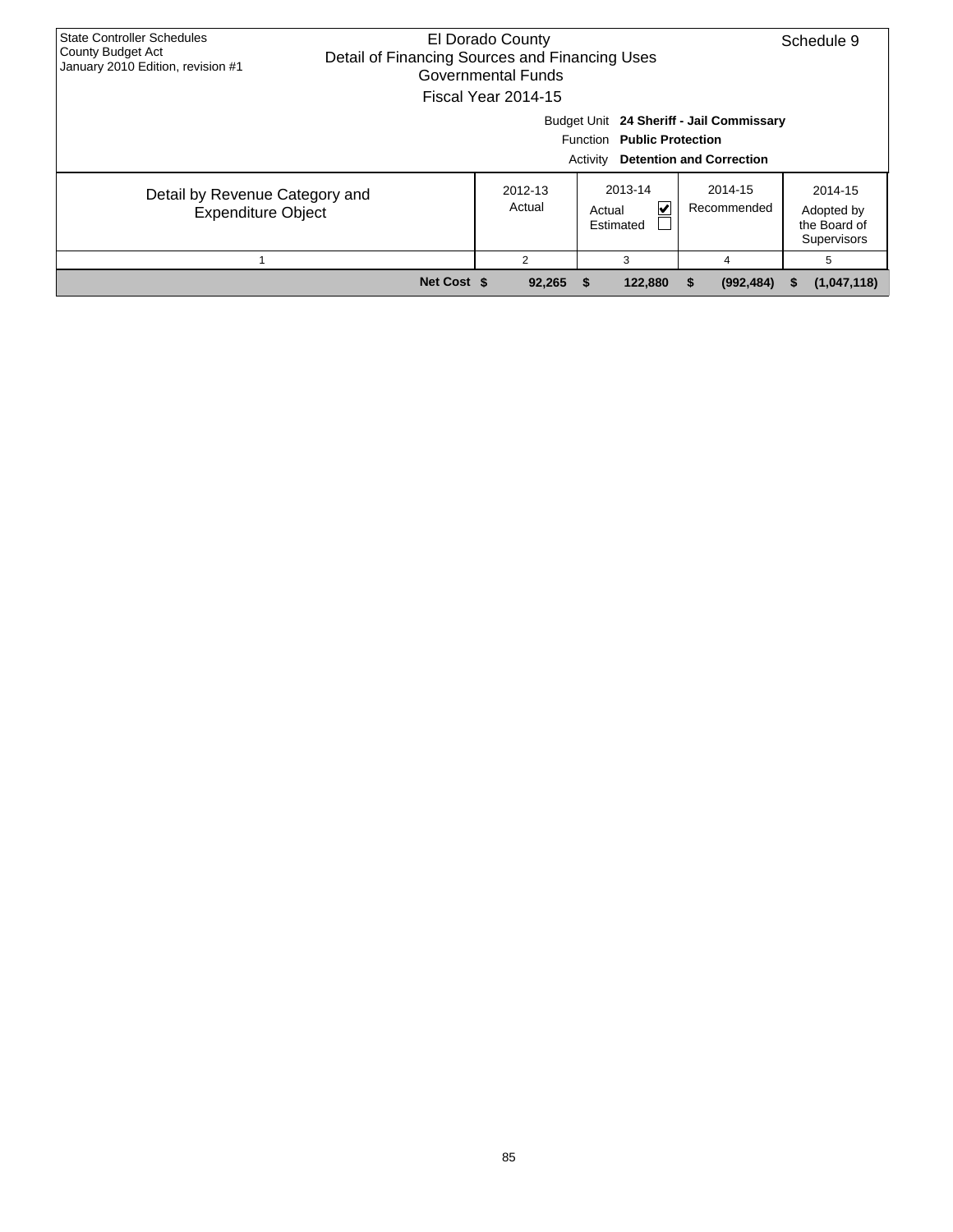| Detail of Financing Sources and Financing Oses<br>January 2010 Edition, revision #1 | <b>Governmental Funds</b> |     |                                          |      |             |      |              |
|-------------------------------------------------------------------------------------|---------------------------|-----|------------------------------------------|------|-------------|------|--------------|
|                                                                                     | Fiscal Year 2014-15       |     |                                          |      |             |      |              |
|                                                                                     |                           |     | Budget Unit 25 Probation                 |      |             |      |              |
|                                                                                     |                           |     | Function Public Protection               |      |             |      |              |
|                                                                                     |                           |     | <b>Activity Detention and Correction</b> |      |             |      |              |
|                                                                                     | 2012-13                   |     | 2013-14                                  |      | 2014-15     |      | 2014-15      |
| Detail by Revenue Category and<br><b>Expenditure Object</b>                         | Actual                    |     | V<br>Actual                              |      | Recommended |      | Adopted by   |
|                                                                                     |                           |     | Estimated                                |      |             |      | the Board of |
|                                                                                     |                           |     |                                          |      |             |      | Supervisors  |
| $\mathbf{1}$                                                                        | 2                         |     | 3                                        |      | 4           |      | 5            |
| <b>Fines, Forfeitures and Penalties</b>                                             |                           |     |                                          |      |             |      |              |
| 0341 Restitution Fee                                                                | \$<br>9,364               | \$  | 11,995 \$                                |      | 3,750       | \$   | 3,750        |
| Total Fines, Forfeitures and Penalties                                              | \$<br>9,364               | \$  | 11,995                                   | \$   | 3,750       | \$   | 3,750        |
| Intergovernmental Revenue - State                                                   |                           |     |                                          |      |             |      |              |
| 0600 State - Public Assistance Programs                                             | \$<br>2,920               | -\$ |                                          | \$   |             | \$   |              |
| 0760 State - Corrections                                                            | 55,825                    |     | 61,050                                   |      | 60,225      |      | 56,940       |
| 0860 State - Public Safety Sales Tax                                                | 1,090,195                 |     | 1,153,754                                |      | 1,153,818   |      | 1,153,818    |
| 0880 State - Other                                                                  | 485,703                   |     | 586,494                                  |      | 542,949     |      | 548,893      |
| Total Intergovernmental Revenue - State                                             | \$<br>1,634,643           | \$  | 1,801,298                                | \$   | 1,756,992   | \$   | 1,759,651    |
| Intergovernmental Revenue - Federal                                                 |                           |     |                                          |      |             |      |              |
| 1000 Federal - Public Assistance Admin.                                             | \$<br>50,030 \$           |     | $30,122$ \$                              |      | 40,000      | - \$ | 40,000       |
| 1100 Federal - Other                                                                | 19,720                    |     |                                          |      |             |      |              |
| Total Intergovernmental Revenue - Federal                                           | \$<br>69,750              | \$  | 30,122                                   | - \$ | 40,000      | \$   | 40,000       |
| <b>Revenue Other Governmental Agencies</b>                                          |                           |     |                                          |      |             |      |              |
| 1202 Community Action- Responsive Educ                                              | \$<br>27,500              | \$  | 25,362 \$                                |      | 25,000      | \$   | 25,000       |
| Total Revenue Other Governmental Agencies                                           | \$<br>27,500              | -\$ | 25,362 \$                                |      | 25,000      | \$   | 25,000       |
| <b>Charges for Services</b>                                                         |                           |     |                                          |      |             |      |              |
| 1502 Court Administration Fee - PC1205.d                                            | \$<br>166 \$              |     | 161                                      | \$   |             | \$   |              |
| 1680 Institutional Care and Services                                                | 270,120                   |     | 176,360                                  |      | 165,000     |      | 165,000      |
| 1683 Probation - Adult Defendant                                                    | 51,035                    |     | 53,773                                   |      | 50,000      |      | 50,000       |
| 1684 Care In Juvenile Hall                                                          | 93,323                    |     | 82,559                                   |      | 90,000      |      | 90,000       |
| 1685 Urinalysis Testing                                                             | 3,917                     |     | 4,011                                    |      | 4,000       |      | 4,000        |
| 1747 Home Electronic Monitoring Prog (HEMP)                                         | 14,702                    |     | 12,384                                   |      | 10,000      |      | 10,000       |
| 1751 Probation - Present Report Fee                                                 | 3,456                     |     | 1,565                                    |      | 3,000       |      | 3,000        |
| <b>Total Charges for Services</b>                                                   | \$<br>436,719             | \$  | 330,813                                  | \$   | 322,000     | \$   | 322,000      |
| <b>Miscellaneous Revenues</b>                                                       |                           |     |                                          |      |             |      |              |
| 1940 Miscellaneous Revenue                                                          | \$<br>3,555               | \$  | 4,613                                    | \$   | 4,250       | \$   | 4,250        |
| <b>Total Miscellaneous Revenues</b>                                                 | \$<br>3,555               | \$  | 4,613                                    | \$   | 4,250       | \$   | 4,250        |
| <b>Other Financing Sources</b>                                                      |                           |     |                                          |      |             |      |              |
| 2020 Operating Transfers In                                                         | \$<br>2,328,121           | \$  | 2,333,462                                | \$   | 2,449,521   | \$   | 2,717,689    |
| 2027 Operating Transfers In: Sales Tax Realingment                                  | 156,756                   |     | 156,298                                  |      | 156,756     |      | 156,756      |
| <b>Total Other Financing Sources</b>                                                | \$<br>2,484,877           | \$  | 2,489,760                                | \$   | 2,606,277   | \$   | 2,874,445    |
| <b>Total Revenue</b>                                                                | \$<br>4,666,409           | \$  | 4,693,963                                | \$   | 4,758,269   | \$   | 5,029,096    |
|                                                                                     |                           |     |                                          |      |             |      |              |
| <b>Salaries and Employee Benefits</b>                                               |                           |     |                                          |      |             |      |              |
| 3000 Permanent Employees / Elected Officials                                        | \$<br>5,910,035           | \$  | 6,371,509                                | \$   | 7,181,901   | \$   | 7,565,255    |
| 3001 Temporary Employees                                                            | 235,852                   |     | 114,018                                  |      | 114,589     |      | 131,048      |
| 3002 Overtime                                                                       | 412,196                   |     | 302,870                                  |      | 136,506     |      | 165,129      |
| 3003 Standby Pay                                                                    | 18,696                    |     | 20,152                                   |      | 20,468      |      | 20,468       |
| 3004 Other Compensation                                                             | 185,435                   |     | 177,876                                  |      | 167,032     |      | 167,032      |
| 3005 Tahoe Differential                                                             | 96,915                    |     | 105,656                                  |      | 115,200     |      | 115,200      |
| 3006 Bilingual Pay                                                                  | 6,440                     |     | 9,724                                    |      | 19,760      |      | 19,760       |
| 3020 Employer Share - Employee Retirement                                           | 1,779,218                 |     | 2,042,106                                |      | 2,382,258   |      | 2,425,391    |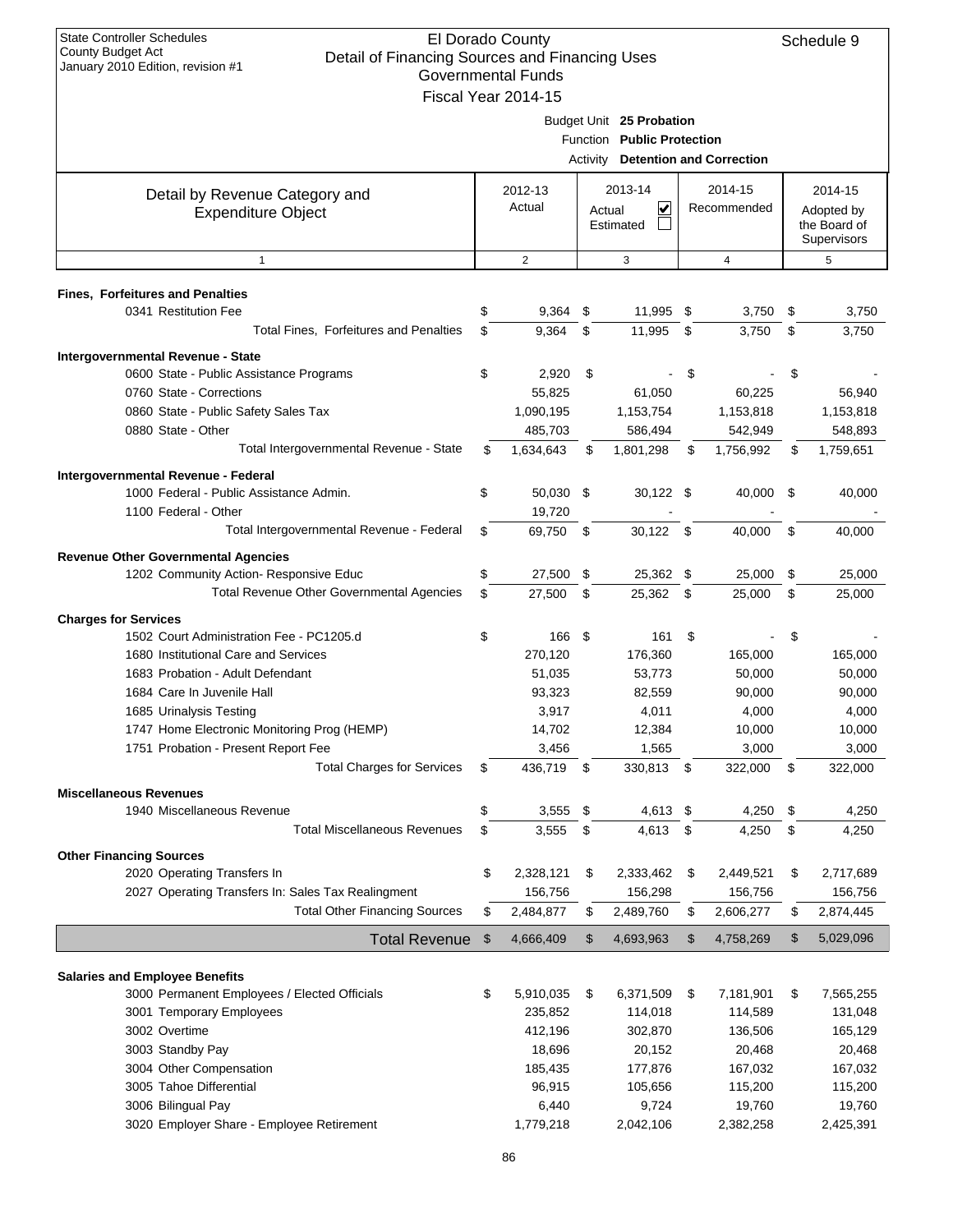| January 2010 Edition, revision #1<br>Governmental Funds |                     |                                   |                 |                 |  |  |  |  |  |  |  |
|---------------------------------------------------------|---------------------|-----------------------------------|-----------------|-----------------|--|--|--|--|--|--|--|
|                                                         | Fiscal Year 2014-15 |                                   |                 |                 |  |  |  |  |  |  |  |
|                                                         |                     | Budget Unit 25 Probation          |                 |                 |  |  |  |  |  |  |  |
|                                                         |                     | Function Public Protection        |                 |                 |  |  |  |  |  |  |  |
|                                                         |                     | Activity Detention and Correction |                 |                 |  |  |  |  |  |  |  |
|                                                         |                     |                                   |                 |                 |  |  |  |  |  |  |  |
| Detail by Revenue Category and                          | 2012-13             | 2013-14                           | 2014-15         | 2014-15         |  |  |  |  |  |  |  |
| <b>Expenditure Object</b>                               | Actual              | ☑<br>Actual                       | Recommended     | Adopted by      |  |  |  |  |  |  |  |
|                                                         |                     | Estimated                         |                 | the Board of    |  |  |  |  |  |  |  |
|                                                         |                     |                                   |                 | Supervisors     |  |  |  |  |  |  |  |
| 1                                                       | $\overline{2}$      | 3                                 | $\overline{4}$  | 5               |  |  |  |  |  |  |  |
| 3022 Employer Share - Medi Care                         | 96,227              | 99,896                            | 106,412         | 117,776         |  |  |  |  |  |  |  |
| 3040 Employer Share - Health Insurance                  | 1,677,518           | 1,537,381                         | 2,146,396       | 2,146,396       |  |  |  |  |  |  |  |
| 3041 Employer Share - Unemployment Insurance            | 85,695              | 9,516                             |                 |                 |  |  |  |  |  |  |  |
| 3042 Employer Share - Long Term Disab Insurance         | 11,840              | 10,857                            | 17,948          | 19,947          |  |  |  |  |  |  |  |
| 3043 Employer Share - Deferred Compensation             | 15,591              | 13,710                            | 17,670          | 17,898          |  |  |  |  |  |  |  |
| 3046 Retiree Health - Defined Contributions             | 104,545             | 104,545                           | 127,970         | 127,970         |  |  |  |  |  |  |  |
| 3060 Employer Share - Workers' Compensation             | 26,891              | 129,829                           | 410,975         | 410,975         |  |  |  |  |  |  |  |
| 3080 Flexible Benefits                                  | 3,783               | 2,587                             | 54,000          | 54,000          |  |  |  |  |  |  |  |
| <b>Total Salaries and Employee Benefits</b>             | 10,666,877<br>\$    | 11,052,233<br>\$                  | 13,019,085<br>S | 13,504,245<br>S |  |  |  |  |  |  |  |
| <b>Services and Supplies</b>                            |                     |                                   |                 |                 |  |  |  |  |  |  |  |
| 4000 Agriculture                                        | \$                  | \$<br>$(1)$ \$                    |                 | \$              |  |  |  |  |  |  |  |
| 4020 Clothing and Personal Supplies                     | 12,019              | 22,377                            | 18,000          | 19,060          |  |  |  |  |  |  |  |
| 4022 Uniforms                                           | 8,696               | 6,574                             | 4,000           | 4,000           |  |  |  |  |  |  |  |
| 4040 Telephone Company Vendor Payments                  | 7,970               | 4,914                             | 7,776           | 7,776           |  |  |  |  |  |  |  |
| 4041 Cnty Pass thru Telephone Chrges to Depts           | 2,189               | 5,109                             | 12,840          | 16,440          |  |  |  |  |  |  |  |
| 4044 Cable/Internet Service                             | 2,156               | 1,996                             | 2,267           | 2,267           |  |  |  |  |  |  |  |
| 4060 Food and Food Products                             | 168,232             | 143,937                           | 210,000         | 210,000         |  |  |  |  |  |  |  |
| 4080 Household Expense                                  | 38,929              | 44,887                            | 43,500          | 46,300          |  |  |  |  |  |  |  |
| 4085 Household Expense - Refuse Disposal                | 17,976              | 18,362                            | 20,100          | 20,100          |  |  |  |  |  |  |  |
| 4086 Household Expense - Janitorial/Custodial           | 9,750               | 12,929                            | 11,424          | 18,000          |  |  |  |  |  |  |  |
| 4100 Insurance - Premium                                | 21,578              | 34,112                            | 100,201         | 100,201         |  |  |  |  |  |  |  |
| 4140 Maintenance - Equipment                            | 3,173               | 1,292                             | 3,500           | 3,500           |  |  |  |  |  |  |  |
| 4143 Maintenance - Service Contracts                    |                     |                                   |                 | 2,000           |  |  |  |  |  |  |  |
| 4144 Maintenance - Computer System Supplies             | 44,503              | 43,345                            | 45,228          | 45,228          |  |  |  |  |  |  |  |
| 4145 Maintenance - Equipment Parts                      | 835                 | 461                               | 1,000           | 1,000           |  |  |  |  |  |  |  |
| 4180 Maintenance - Building and Improvements            | 14,946              | 14,979                            | 39,579          | 40,579          |  |  |  |  |  |  |  |
| 4197 Maintenance - Building Supplies                    | 218                 | 1,150                             | 800             | 800             |  |  |  |  |  |  |  |
| 4200 Medical, Dental and Laboratory Supplies            | 166                 | 155                               | 200             | 200             |  |  |  |  |  |  |  |
| 4220 Memberships                                        | 322                 | 520                               | 1,151           | 1,151           |  |  |  |  |  |  |  |
| 4221 Memberships - Legislative Advocacy                 | 3,841               | 4,025                             | 4,025           | 4,025           |  |  |  |  |  |  |  |
| 4260 Office Expense                                     | 31,805              | 40,056                            | 34,200          | 39,200          |  |  |  |  |  |  |  |
| 4261 Postage                                            | 9,532               | 7,509                             | 8,850           | 8,850           |  |  |  |  |  |  |  |
| 4262 Software                                           | 956                 | 61                                | 1,613           | 1,613           |  |  |  |  |  |  |  |
| 4263 Subscription / Newspaper / Journals                | 372                 | 180                               | 372             | 372             |  |  |  |  |  |  |  |
| 4264 Books / Manuals                                    |                     | 9,476                             | 550             | 550             |  |  |  |  |  |  |  |
| 4265 Law Books                                          | 87                  | 550                               | 300             | 300             |  |  |  |  |  |  |  |
| 4266 Printing / Duplicating                             | 4,042               | 4,150                             | 5,300           | 6,300           |  |  |  |  |  |  |  |
| 4300 Professional and Specialized Services              | 118,163             | 119,669                           | 300,068         | 332,548         |  |  |  |  |  |  |  |
| 4308 External Data Processing Services                  | 2,295               | 3,108                             | 3,120           | 3,120           |  |  |  |  |  |  |  |
| 4318 Interpreter                                        |                     |                                   | 500             | 500             |  |  |  |  |  |  |  |
| 4320 Verbatim Report - Transcription                    | 918                 | 213                               | 500             | 500             |  |  |  |  |  |  |  |
| 4323 Psychiatric Medical Services                       | 127,448             | 160,512                           | 171,250         | 171,250         |  |  |  |  |  |  |  |
| 4324 Medical, Dental and Lab Services                   | 58,247              | 63,871                            | 79,394          | 79,394          |  |  |  |  |  |  |  |
| 4329 Probation - Non Govmt Agency Assist                | 675                 | 1,025                             | 1,000           | 1,000           |  |  |  |  |  |  |  |
| 4334 Fire Prevention and Inspection                     |                     | 168                               |                 |                 |  |  |  |  |  |  |  |
| 4400 Publication and Legal Notices                      | 50                  | 50                                | 600             | 600             |  |  |  |  |  |  |  |
|                                                         |                     |                                   |                 |                 |  |  |  |  |  |  |  |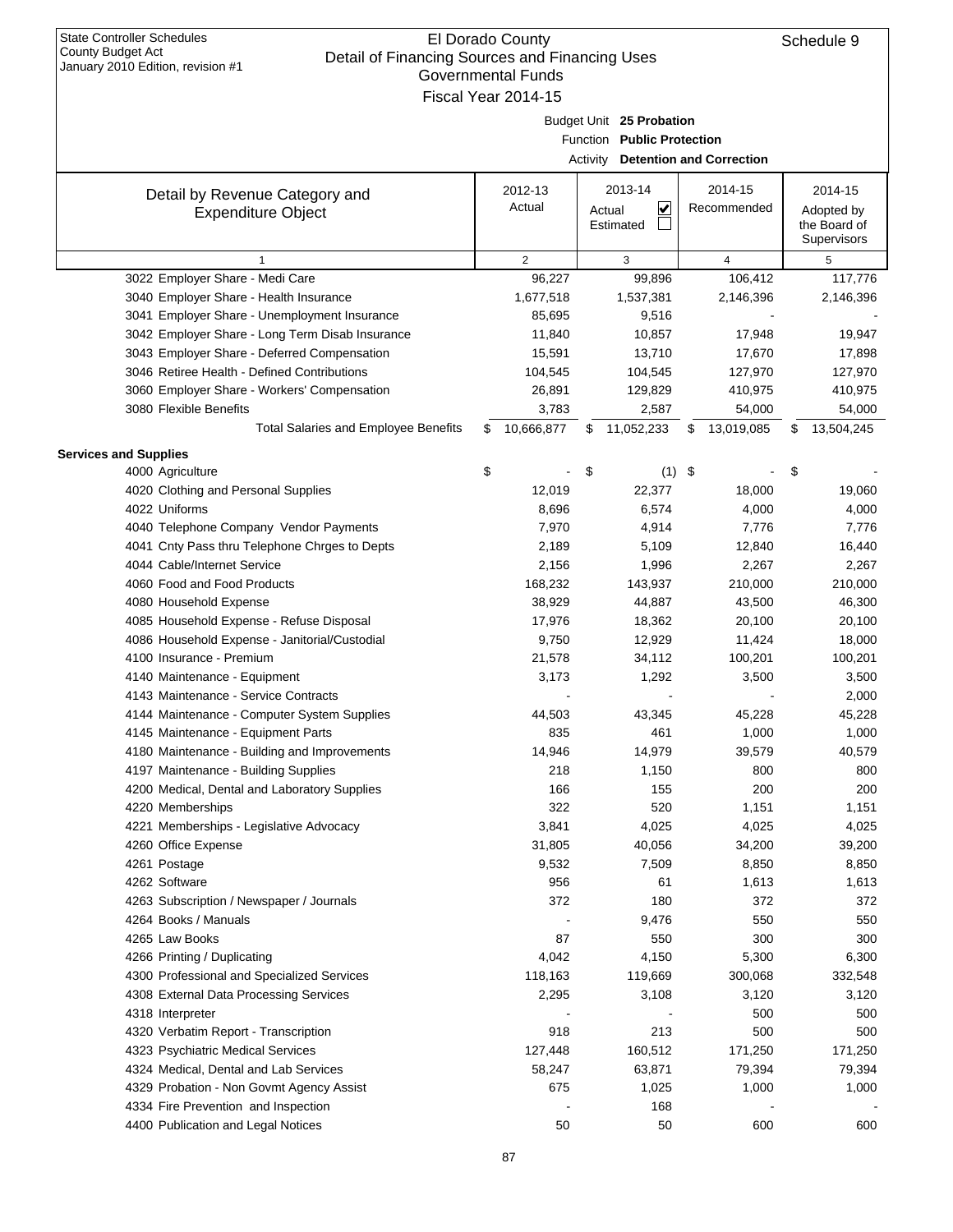| January 2010 Edition, revision #1                | Governmental Funds  |        |                            |      |                                          |                  |
|--------------------------------------------------|---------------------|--------|----------------------------|------|------------------------------------------|------------------|
|                                                  | Fiscal Year 2014-15 |        |                            |      |                                          |                  |
|                                                  |                     |        | Budget Unit 25 Probation   |      |                                          |                  |
|                                                  |                     |        | Function Public Protection |      |                                          |                  |
|                                                  |                     |        |                            |      | <b>Activity Detention and Correction</b> |                  |
|                                                  | 2012-13             |        | 2013-14                    |      | 2014-15                                  | 2014-15          |
| Detail by Revenue Category and                   | Actual              | Actual | ⊻                          |      | Recommended                              | Adopted by       |
| <b>Expenditure Object</b>                        |                     |        | Estimated                  |      |                                          | the Board of     |
|                                                  |                     |        |                            |      |                                          | Supervisors      |
| $\mathbf{1}$                                     | $\overline{2}$      |        | 3                          |      | $\overline{4}$                           | 5                |
| 4420 Rents and Leases - Equipment                | 21,724              |        | 22,489                     |      | 21,200                                   | 25,024           |
| 4440 Rent & Lease - Building/Improvements        | 219,468             |        | 227,374                    |      | 256,890                                  | 250,185          |
| 4460 Small Tools and Instruments                 | 1,297               |        | 939                        |      | 1,200                                    | 1,200            |
| 4461 Minor Equipment                             | 15,573              |        | 42,929                     |      | 55,290                                   | 39,863           |
| 4462 Minor Computer Equipment                    | 53,626              |        | 47,236                     |      | 40,375                                   | 40,375           |
| 4463 Minor Telephone and Radio Equipment         | 10,763              |        | 491                        |      | 14,296                                   | 14,296           |
| 4464 Minor Law Enforcement Equipment             | 28,624              |        | 16,768                     |      | 66,070                                   | 67,604           |
| 4465 Minor Vehicle Equipment                     | 1,611               |        | 710                        |      |                                          |                  |
| 4500 Special Departmental Expense                | 4,050               |        | 6,429                      |      | 12,247                                   | 72,958           |
| 4501 Special Projects                            |                     |        |                            |      | 500                                      | 500              |
| 4503 Staff Development                           | 3,526               |        | 3,957                      |      | 21,950                                   | 21,950           |
| 4505 SB 924 - Transportation and Travel          | 68,512              |        | 159,045                    |      | 150,000                                  | 152,500          |
| 4508 Snow Removal                                |                     |        | 631                        |      |                                          |                  |
| 4529 Software License                            | 13,284              |        | 8,918                      |      | 39,216                                   | 39,559           |
| 4534 Ammunition                                  |                     |        | 10,187                     |      | 24,185                                   | 30,274           |
| 4540 Staff Development                           | 123                 |        |                            |      |                                          |                  |
| 4600 Transportation and Travel                   | 2,093               |        | 2,671                      |      | 3,952                                    | 3,952            |
| 4602 Employee - Private Auto Mileage             | 9,157               |        | 7,934                      |      | 11,772                                   | 11,772           |
| 4605 Vehicle - Rent or Lease                     | 81,122              |        | 71,406                     |      | 81,528                                   | 81,528           |
| 4606 Fuel Purchases<br>4608 Hotel Accommodations | 45,371              |        | 40,260                     |      | 49,945                                   | 49,945           |
| 4620 Utilities                                   | 4,386<br>192,343    |        | 2,472<br>113,064           |      | 7,830<br>130,840                         | 7,830<br>125,840 |
| <b>Total Services and Supplies</b>               | \$<br>1,488,739     | \$     | 1,557,629                  | \$   | 2,122,494                                | \$<br>2,225,879  |
|                                                  |                     |        |                            |      |                                          |                  |
| <b>Other Charges</b>                             |                     |        |                            |      |                                          |                  |
| 5000 Support and Care of Persons                 | \$<br>83,792 \$     |        | 98,982 \$                  |      | 93,775                                   | \$<br>93,775     |
| 5300 Interfund Expenditures                      | 1,541               |        | 318                        |      |                                          |                  |
| 5302 Intrfnd Exp: Radio Equipment and Support    |                     |        | 200                        |      |                                          |                  |
| 5319 Intrfnd Exp: Mental Health Services         | 24,463              |        | 46,315                     |      | 50,000                                   | 50,000           |
| <b>Total Other Charges</b>                       | \$<br>109,796       | \$     | 145,816                    | - \$ | 143,775                                  | \$<br>143,775    |
| <b>Fixed Assets</b>                              |                     |        |                            |      |                                          |                  |
| 6040 Fixed Assets - Equipment                    | \$<br>30,785 \$     |        | 68,107 \$                  |      | 61,000                                   | \$<br>61,000     |
| 6042 Fixed Assets - Computer Sys Equipment       | 1,596               |        | 7,061                      |      | 9,945                                    | 9,945            |
| <b>Total Fixed Assets</b>                        | \$<br>32,381        | \$     | 75,168                     | - \$ | 70,945                                   | \$<br>70,945     |
| <b>Other Financing Uses</b>                      |                     |        |                            |      |                                          |                  |
| 7000 Operating Transfers Out                     | \$                  | \$     | 22,472                     | \$   |                                          |                  |
| <b>Total Other Financing Uses</b>                | \$                  | \$     | 22,472                     | \$   |                                          | \$               |
| <b>Intrafund Transfers</b>                       |                     |        |                            |      |                                          |                  |
| 7200 Intrafund Transfers                         | \$<br>6,889 \$      |        | $2,285$ \$                 |      | 11,250                                   | \$<br>11,250     |
| 7210 Intrafnd: Collections                       | 4,711               |        | 4,734                      |      | 5,880                                    | 5,880            |
| 7220 Intrafnd: Telephone Equipment and Support   | 45,589              |        |                            |      |                                          |                  |
| 7221 Intrafnd: Radio Equipment and Support       | 2,544               |        | 366                        |      | 2,000                                    | 2,000            |
| 7223 Intrafnd: Mail Service                      | 8,281               |        | 8,262                      |      | 8,336                                    | 8,336            |
| 7224 Intrafnd: Stores Support                    | 2,676               |        | 3,583                      |      | 3,588                                    | 3,588            |
| 7229 Intrafnd: PC Support                        | 145                 |        |                            |      |                                          |                  |
| 7231 Intrafnd: IS Programming Support            |                     |        | 38                         |      | 6,000                                    | 6,000            |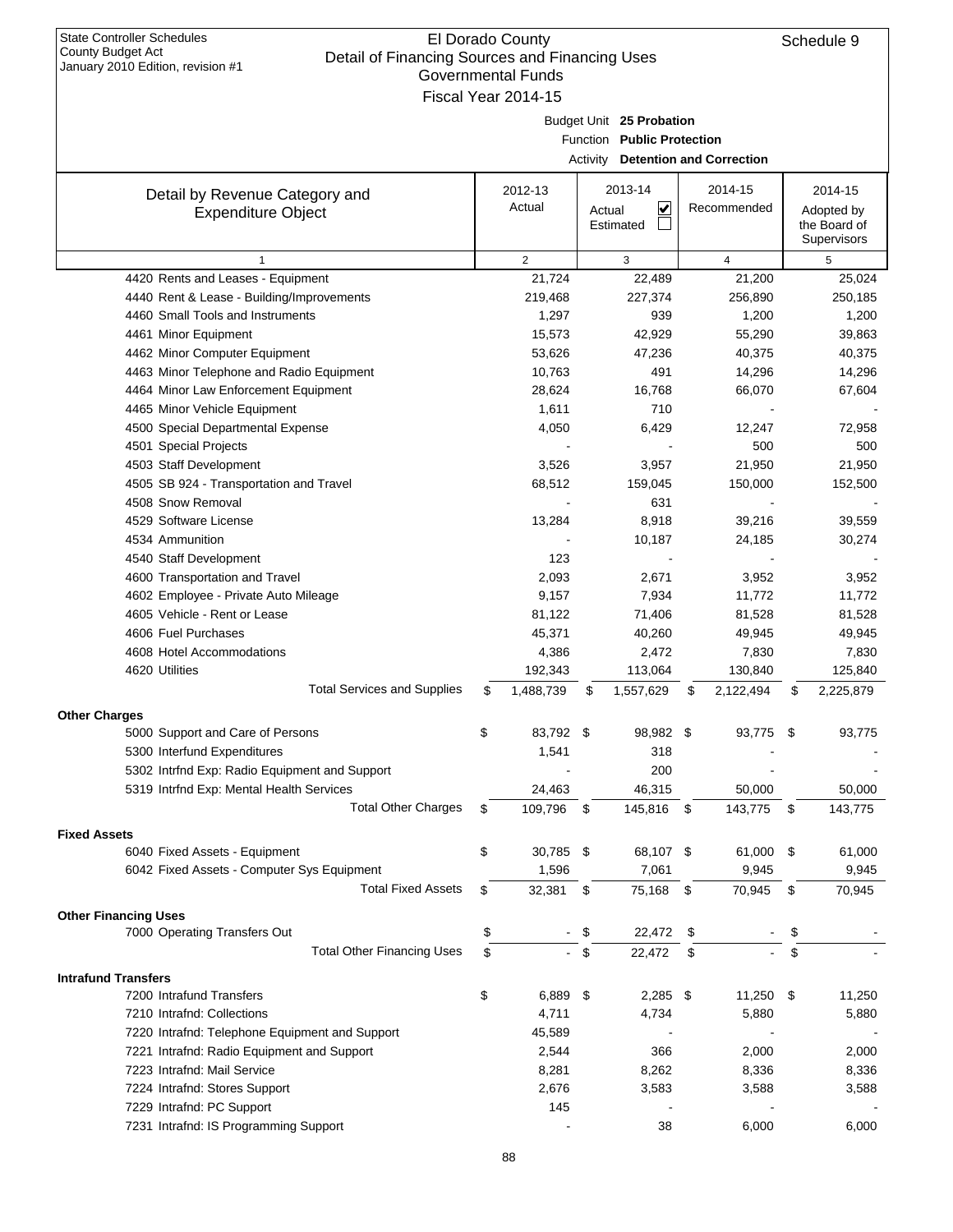| <b>State Controller Schedules</b><br>El Dorado County<br><b>County Budget Act</b><br>Detail of Financing Sources and Financing Uses<br>January 2010 Edition, revision #1<br>Governmental Funds<br>Fiscal Year 2014-15 |                                                                                                                           |    |                   |                                     |             |                        |                |    |                                                      |  |  |  |  |  |
|-----------------------------------------------------------------------------------------------------------------------------------------------------------------------------------------------------------------------|---------------------------------------------------------------------------------------------------------------------------|----|-------------------|-------------------------------------|-------------|------------------------|----------------|----|------------------------------------------------------|--|--|--|--|--|
|                                                                                                                                                                                                                       | <b>Budget Unit</b><br>25 Probation<br>Function<br><b>Public Protection</b><br><b>Detention and Correction</b><br>Activity |    |                   |                                     |             |                        |                |    |                                                      |  |  |  |  |  |
| Detail by Revenue Category and<br><b>Expenditure Object</b>                                                                                                                                                           |                                                                                                                           |    | 2012-13<br>Actual | 2013-14<br>⊻<br>Actual<br>Estimated |             | 2014-15<br>Recommended |                |    | 2014-15<br>Adopted by<br>the Board of<br>Supervisors |  |  |  |  |  |
|                                                                                                                                                                                                                       |                                                                                                                           |    | 2                 |                                     | 3           |                        | 4              |    | 5                                                    |  |  |  |  |  |
| 7232 Intrafnd: Maint Bldg & Improvmnts                                                                                                                                                                                |                                                                                                                           |    |                   |                                     | 21,602      |                        | 10,000         |    | 10,000                                               |  |  |  |  |  |
|                                                                                                                                                                                                                       | <b>Total Intrafund Transfers</b>                                                                                          | \$ | 70,834            | \$                                  | 40,869      | \$.                    | 47,054         | \$ | 47,054                                               |  |  |  |  |  |
|                                                                                                                                                                                                                       | <b>Total Expenditures/Appropriations</b>                                                                                  | S. | 12,368,628        | \$.                                 | 12,894,187  | \$.                    | 15,403,353     | \$ | 15,991,898                                           |  |  |  |  |  |
|                                                                                                                                                                                                                       | Net Cost \$                                                                                                               |    | (7,702,219)       | S.                                  | (8,200,224) | S.                     | (10, 645, 084) | S. | (10, 962, 802)                                       |  |  |  |  |  |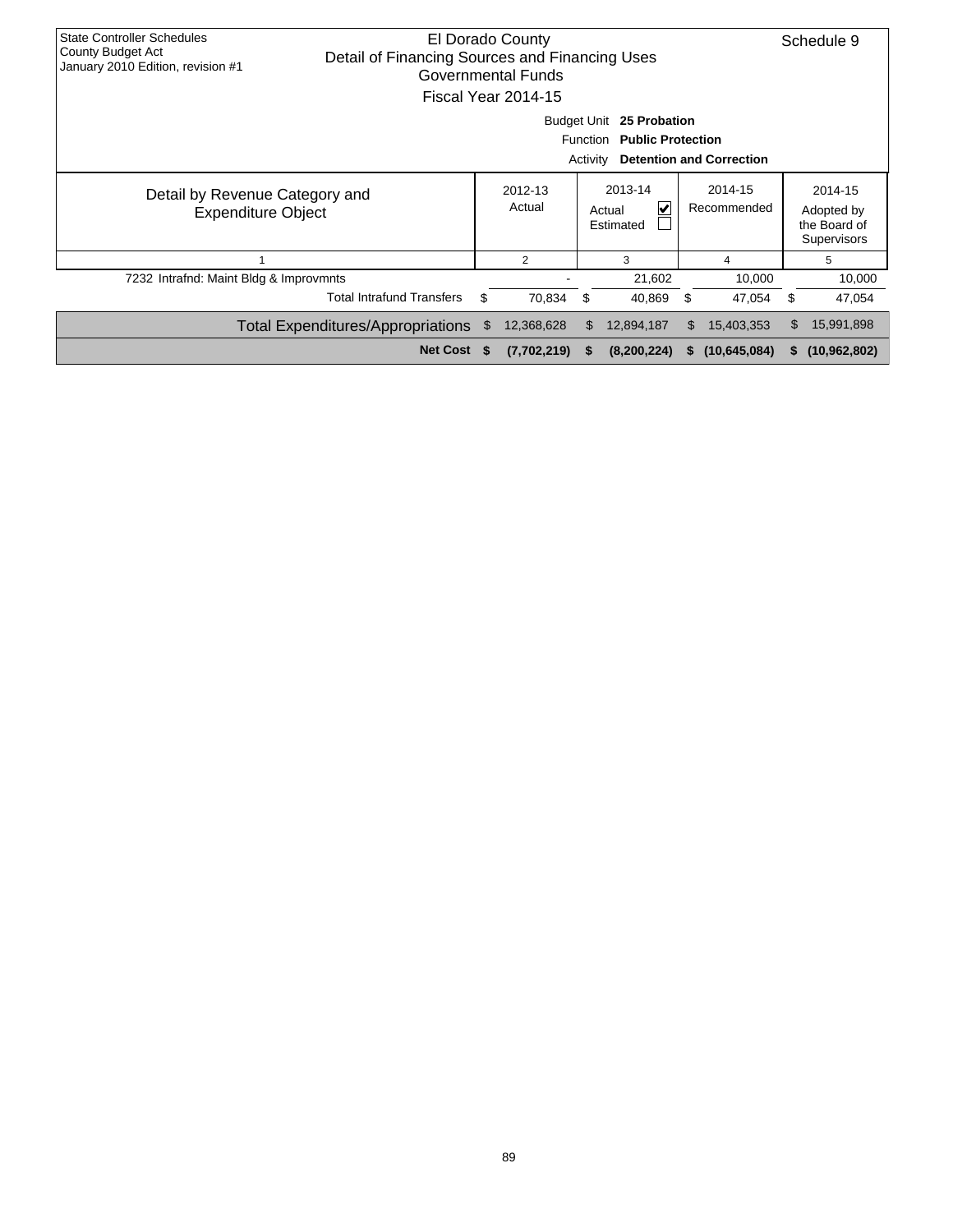| Fiscal Year 2014-15<br>2012-13<br>Actual<br>2<br>$5,080$ \$<br>103,179<br>108,259<br>1,680<br>1,680<br>224<br>224<br>173,935 \$<br>139,664<br>200<br>500<br>5,100<br>500<br>298,440<br>618,339 | Actual<br>- \$<br>\$<br>\$<br>\$<br>\$   | Function Public Protection<br>Activity Protection Inspection<br>2013-14<br>⊻<br>Estimated<br>3<br>$5,015$ \$<br>118,710<br>123,725 \$<br>160<br>160<br>162,656 \$<br>148,939<br>200<br>1,170<br>4,565<br>210<br>277,390 | \$<br>\$<br>\$<br>\$                                  | Budget Unit 26 Agricultural Commissioner<br>2014-15<br>Recommended<br>4<br>$5,000$ \$<br>112,363<br>117,363<br>300<br>300<br>162,757 \$<br>144,503<br>200<br>500<br>6,460<br>200<br>273,421 | \$<br>\$<br>\$                 | 2014-15<br>Adopted by<br>the Board of<br>Supervisors<br>5<br>300   |
|------------------------------------------------------------------------------------------------------------------------------------------------------------------------------------------------|------------------------------------------|-------------------------------------------------------------------------------------------------------------------------------------------------------------------------------------------------------------------------|-------------------------------------------------------|---------------------------------------------------------------------------------------------------------------------------------------------------------------------------------------------|--------------------------------|--------------------------------------------------------------------|
|                                                                                                                                                                                                |                                          |                                                                                                                                                                                                                         |                                                       |                                                                                                                                                                                             |                                | 5,000<br>112,363<br>117,363                                        |
|                                                                                                                                                                                                |                                          |                                                                                                                                                                                                                         |                                                       |                                                                                                                                                                                             |                                |                                                                    |
|                                                                                                                                                                                                |                                          |                                                                                                                                                                                                                         |                                                       |                                                                                                                                                                                             |                                |                                                                    |
|                                                                                                                                                                                                |                                          |                                                                                                                                                                                                                         |                                                       |                                                                                                                                                                                             |                                |                                                                    |
|                                                                                                                                                                                                |                                          |                                                                                                                                                                                                                         |                                                       |                                                                                                                                                                                             |                                |                                                                    |
|                                                                                                                                                                                                |                                          |                                                                                                                                                                                                                         |                                                       |                                                                                                                                                                                             |                                |                                                                    |
|                                                                                                                                                                                                |                                          |                                                                                                                                                                                                                         |                                                       |                                                                                                                                                                                             |                                |                                                                    |
|                                                                                                                                                                                                |                                          |                                                                                                                                                                                                                         |                                                       |                                                                                                                                                                                             |                                |                                                                    |
|                                                                                                                                                                                                |                                          |                                                                                                                                                                                                                         |                                                       |                                                                                                                                                                                             |                                |                                                                    |
|                                                                                                                                                                                                |                                          |                                                                                                                                                                                                                         |                                                       |                                                                                                                                                                                             |                                |                                                                    |
|                                                                                                                                                                                                |                                          |                                                                                                                                                                                                                         |                                                       |                                                                                                                                                                                             |                                |                                                                    |
|                                                                                                                                                                                                |                                          |                                                                                                                                                                                                                         |                                                       |                                                                                                                                                                                             |                                | 300<br>162,757<br>144,503<br>200<br>500<br>6,460<br>200<br>273,421 |
|                                                                                                                                                                                                |                                          |                                                                                                                                                                                                                         |                                                       |                                                                                                                                                                                             |                                |                                                                    |
|                                                                                                                                                                                                |                                          |                                                                                                                                                                                                                         |                                                       |                                                                                                                                                                                             |                                |                                                                    |
|                                                                                                                                                                                                |                                          |                                                                                                                                                                                                                         |                                                       |                                                                                                                                                                                             |                                |                                                                    |
|                                                                                                                                                                                                |                                          |                                                                                                                                                                                                                         |                                                       |                                                                                                                                                                                             |                                |                                                                    |
|                                                                                                                                                                                                |                                          |                                                                                                                                                                                                                         |                                                       |                                                                                                                                                                                             |                                |                                                                    |
|                                                                                                                                                                                                |                                          |                                                                                                                                                                                                                         |                                                       |                                                                                                                                                                                             |                                |                                                                    |
|                                                                                                                                                                                                |                                          |                                                                                                                                                                                                                         |                                                       |                                                                                                                                                                                             |                                |                                                                    |
|                                                                                                                                                                                                |                                          |                                                                                                                                                                                                                         |                                                       |                                                                                                                                                                                             |                                |                                                                    |
|                                                                                                                                                                                                |                                          |                                                                                                                                                                                                                         |                                                       |                                                                                                                                                                                             |                                |                                                                    |
|                                                                                                                                                                                                |                                          | 595,131 \$                                                                                                                                                                                                              |                                                       | 588,041                                                                                                                                                                                     |                                |                                                                    |
|                                                                                                                                                                                                | - \$                                     |                                                                                                                                                                                                                         |                                                       |                                                                                                                                                                                             | \$                             | 588,041                                                            |
| 67,636                                                                                                                                                                                         | \$                                       | 50,520                                                                                                                                                                                                                  | \$                                                    | 116,673                                                                                                                                                                                     | \$                             | 116,673                                                            |
| 67,636                                                                                                                                                                                         | \$                                       | 50,520                                                                                                                                                                                                                  | \$                                                    | 116,673                                                                                                                                                                                     | \$                             | 116,673                                                            |
|                                                                                                                                                                                                |                                          |                                                                                                                                                                                                                         |                                                       |                                                                                                                                                                                             |                                |                                                                    |
|                                                                                                                                                                                                |                                          |                                                                                                                                                                                                                         |                                                       |                                                                                                                                                                                             |                                |                                                                    |
| 13,727 \$                                                                                                                                                                                      |                                          | 28,727                                                                                                                                                                                                                  | -\$                                                   | 13,727                                                                                                                                                                                      | \$                             | 13,727                                                             |
| 13,727                                                                                                                                                                                         | \$                                       | 28,727                                                                                                                                                                                                                  | \$                                                    | 13,727                                                                                                                                                                                      | \$                             | 13,727                                                             |
|                                                                                                                                                                                                |                                          |                                                                                                                                                                                                                         |                                                       |                                                                                                                                                                                             |                                |                                                                    |
| 39,967 \$                                                                                                                                                                                      |                                          | 18,607 \$                                                                                                                                                                                                               |                                                       | 3,550                                                                                                                                                                                       | \$                             | 3,550                                                              |
| 1,425                                                                                                                                                                                          |                                          | 1,350                                                                                                                                                                                                                   |                                                       | 100<br>2,000                                                                                                                                                                                |                                | 100<br>2,000                                                       |
|                                                                                                                                                                                                |                                          |                                                                                                                                                                                                                         |                                                       |                                                                                                                                                                                             |                                | 543                                                                |
|                                                                                                                                                                                                |                                          |                                                                                                                                                                                                                         |                                                       |                                                                                                                                                                                             |                                | 6,193                                                              |
|                                                                                                                                                                                                |                                          |                                                                                                                                                                                                                         |                                                       |                                                                                                                                                                                             |                                |                                                                    |
|                                                                                                                                                                                                |                                          |                                                                                                                                                                                                                         |                                                       |                                                                                                                                                                                             |                                | 200                                                                |
|                                                                                                                                                                                                |                                          |                                                                                                                                                                                                                         |                                                       |                                                                                                                                                                                             |                                |                                                                    |
|                                                                                                                                                                                                |                                          | 176                                                                                                                                                                                                                     | \$                                                    | 200                                                                                                                                                                                         | \$                             | 200                                                                |
|                                                                                                                                                                                                |                                          |                                                                                                                                                                                                                         |                                                       |                                                                                                                                                                                             |                                |                                                                    |
|                                                                                                                                                                                                |                                          |                                                                                                                                                                                                                         |                                                       |                                                                                                                                                                                             | \$                             |                                                                    |
|                                                                                                                                                                                                | \$                                       | $\blacksquare$                                                                                                                                                                                                          | \$                                                    |                                                                                                                                                                                             | \$                             |                                                                    |
| 5,000                                                                                                                                                                                          |                                          |                                                                                                                                                                                                                         |                                                       |                                                                                                                                                                                             |                                | 842,497                                                            |
|                                                                                                                                                                                                | 556<br>41,948<br>1,850<br>2,022<br>5,000 | \$<br>172 \$<br>$\sqrt{3}$<br>\$                                                                                                                                                                                        | 541<br>20,499<br>858,835<br>$\mathfrak{S}$<br>818,937 | \$<br>176 \$<br>\$<br>$\sqrt[6]{3}$                                                                                                                                                         | 543<br>6,193<br>200<br>842,497 | \$<br>- \$<br>\$                                                   |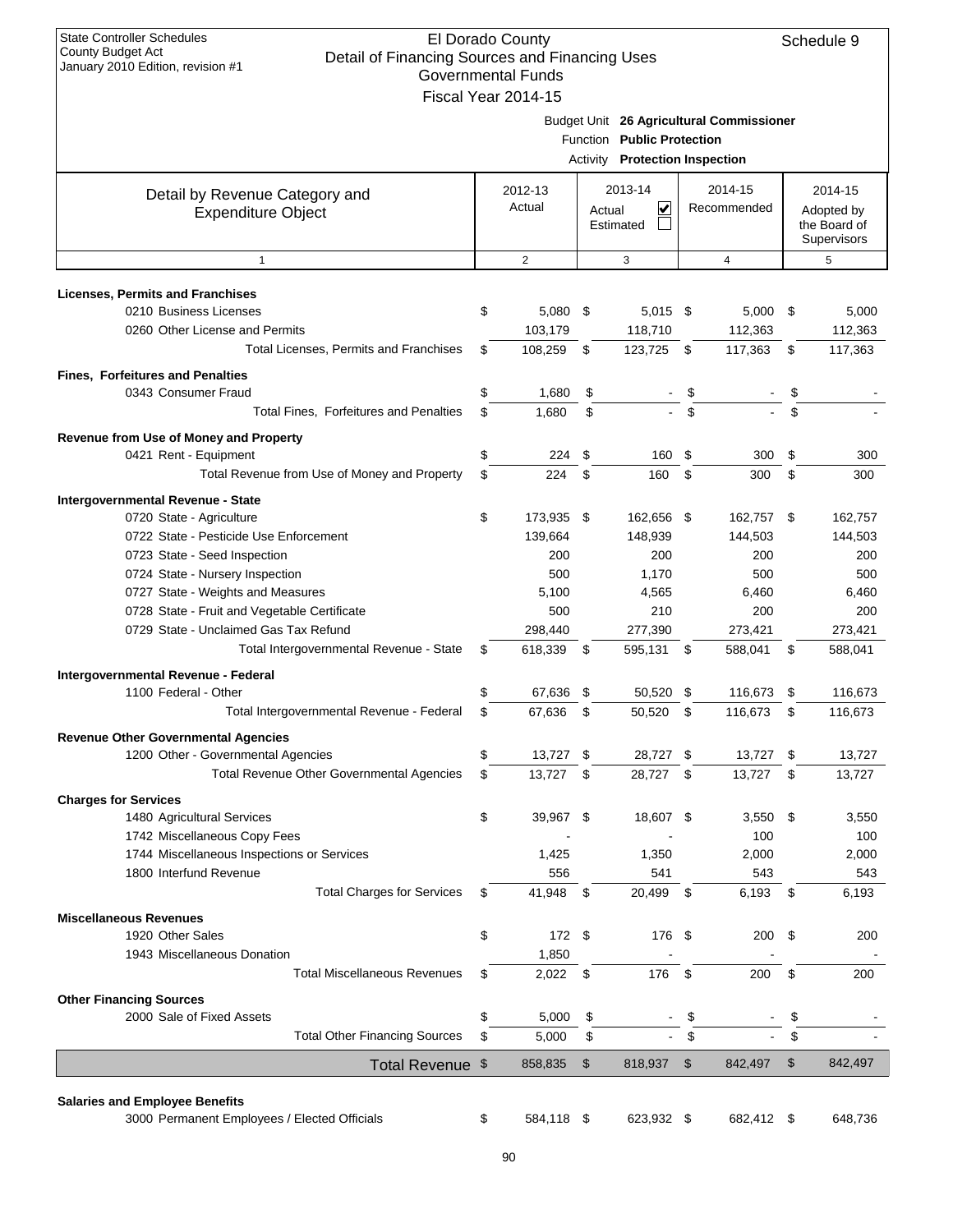| Detail of Financing Sources and Financing Oses<br>January 2010 Edition, revision #1 |    | <b>Governmental Funds</b> |                                                                     |                                          |                                                             |
|-------------------------------------------------------------------------------------|----|---------------------------|---------------------------------------------------------------------|------------------------------------------|-------------------------------------------------------------|
|                                                                                     |    | Fiscal Year 2014-15       |                                                                     |                                          |                                                             |
|                                                                                     |    |                           | Function Public Protection<br><b>Activity Protection Inspection</b> | Budget Unit 26 Agricultural Commissioner |                                                             |
|                                                                                     |    |                           |                                                                     |                                          |                                                             |
| Detail by Revenue Category and<br><b>Expenditure Object</b>                         |    | 2012-13<br>Actual         | 2013-14<br>V<br>Actual<br>Estimated                                 | 2014-15<br>Recommended                   | 2014-15<br>Adopted by<br>the Board of<br><b>Supervisors</b> |
| $\mathbf{1}$                                                                        |    | $\overline{2}$            | 3                                                                   | $\overline{4}$                           | 5                                                           |
| 3001 Temporary Employees                                                            |    | 90,191                    | 94,219                                                              | 110,073                                  | 110,073                                                     |
| 3002 Overtime                                                                       |    | 4,665                     | 5,922                                                               | 5,000                                    | 5,000                                                       |
| 3004 Other Compensation                                                             |    | 4,844                     | 5,727                                                               | 6,534                                    | 6,534                                                       |
| 3020 Employer Share - Employee Retirement                                           |    | 110,817                   | 122,864                                                             | 138,501                                  | 138,501                                                     |
| 3022 Employer Share - Medi Care                                                     |    | 9,414                     | 10,319                                                              | 11,399                                   | 11,399                                                      |
| 3040 Employer Share - Health Insurance                                              |    | 166,513                   | 122,669                                                             | 132,216                                  | 132,216                                                     |
| 3041 Employer Share - Unemployment Insurance                                        |    | 9,477                     | 839                                                                 | 2,132                                    | 2,132                                                       |
| 3042 Employer Share - Long Term Disab Insurance                                     |    | 1,170                     | 1,062                                                               | 1,694                                    | 1,694                                                       |
| 3043 Employer Share - Deferred Compensation                                         |    | 2,816                     | 3,220                                                               | 3,353                                    | 3,353                                                       |
| 3046 Retiree Health - Defined Contributions                                         |    | 11,184                    | 11,184                                                              | 9,769                                    | 9,769                                                       |
| 3060 Employer Share - Workers' Compensation                                         |    | 4,764                     | 1,945                                                               | 7,461                                    | 7,461                                                       |
| 3080 Flexible Benefits                                                              |    | (250)                     | 356                                                                 | 12,000                                   | 12,000                                                      |
| <b>Total Salaries and Employee Benefits</b>                                         | S  | 999,721                   | \$<br>1,004,258                                                     | \$<br>1,122,544                          | \$<br>1,088,868                                             |
| <b>Services and Supplies</b>                                                        |    |                           |                                                                     |                                          |                                                             |
| 4000 Agriculture                                                                    | \$ | 17,494                    | \$                                                                  | \$<br>$5,000$ \$                         | 5,000                                                       |
| 4020 Clothing and Personal Supplies                                                 |    | 430                       | 676                                                                 | 1,500                                    | 1,500                                                       |
| 4040 Telephone Company Vendor Payments                                              |    | 836                       | 831                                                                 | 1,200                                    | 1,200                                                       |
| 4041 Cnty Pass thru Telephone Chrges to Depts                                       |    | 168                       | 292                                                                 | 500                                      | 500                                                         |
| 4080 Household Expense                                                              |    | 111                       | 487                                                                 | 500                                      | 500                                                         |
| 4100 Insurance - Premium                                                            |    | 11,748                    | 33,882                                                              | 5,492                                    | 5,492                                                       |
| 4140 Maintenance - Equipment                                                        |    |                           |                                                                     | 500                                      | 500                                                         |
| 4141 Maintenance - Office Equipment                                                 |    |                           |                                                                     | 600                                      | 600                                                         |
| 4144 Maintenance - Computer System Supplies                                         |    | 715                       | 1,200                                                               | 1,237                                    | 1,237                                                       |
| 4145 Maintenance - Equipment Parts                                                  |    | 116                       |                                                                     |                                          |                                                             |
| 4160 Maintenance Vehicles - Service Contract                                        |    | 1,161                     | 341                                                                 | 4,000                                    | 4,000                                                       |
| 4161 Maintenance Vehicles - Parts/Direct Chrg                                       |    |                           | 593                                                                 | 1,000                                    | 1,000                                                       |
| 4162 Maintenance Vehicles - Supplies                                                |    | 5                         |                                                                     | 100                                      | 100                                                         |
| 4164 Maintenance Vehicles - Tires and Tubes                                         |    |                           |                                                                     | 1,000                                    | 1,000                                                       |
| 4165 Maintenance Vehicles - Oil and Grease                                          |    |                           |                                                                     | 100                                      | 100                                                         |
| 4180 Maintenance - Building and Improvements                                        |    |                           |                                                                     | 400                                      | 400                                                         |
| 4220 Memberships                                                                    |    | 3,810                     | 3,725                                                               | 4,620                                    | 4,620                                                       |
| 4221 Memberships - Legislative Advocacy                                             |    | 12,886                    | 14,003                                                              | 14,003                                   | 14,003                                                      |
| 4260 Office Expense                                                                 |    | 2,667                     | 2,069                                                               | 5,000                                    | 5,000                                                       |
| 4261 Postage                                                                        |    | 2,052                     | 1,912                                                               | 3,200                                    | 3,200                                                       |
| 4262 Software                                                                       |    |                           |                                                                     | 2,600                                    | 2,600                                                       |
| 4263 Subscription / Newspaper / Journals                                            |    | 219                       | 278                                                                 | 300                                      | 300                                                         |
| 4264 Books / Manuals                                                                |    |                           |                                                                     | 300                                      | 300                                                         |
| 4265 Law Books                                                                      |    | 135                       |                                                                     | 275                                      | 275                                                         |
| 4266 Printing / Duplicating                                                         |    | 837                       | 797                                                                 | 1,750                                    | 1,750                                                       |
| 4300 Professional and Specialized Services                                          |    | 3,964                     | 37,837                                                              | 51,404                                   | 51,404                                                      |
| 4324 Medical, Dental and Lab Services                                               |    | 416                       | 2,596                                                               | 2,646                                    | 2,646                                                       |
| 4400 Publication and Legal Notices                                                  |    | 139                       | 139                                                                 | 400                                      | 400                                                         |
| 4420 Rents and Leases - Equipment                                                   |    | 6,036                     | 7,450                                                               | 4,500                                    | 4,500                                                       |
| 4460 Small Tools and Instruments                                                    |    | 1,039                     | 1,331                                                               | 2,400                                    | 2,400                                                       |
| 4461 Minor Equipment                                                                |    | 4,140                     | 2,972                                                               | 2,600                                    | 2,600                                                       |
| 4462 Minor Computer Equipment                                                       |    | 3,747                     | 2,311                                                               | 3,194                                    | 3,194                                                       |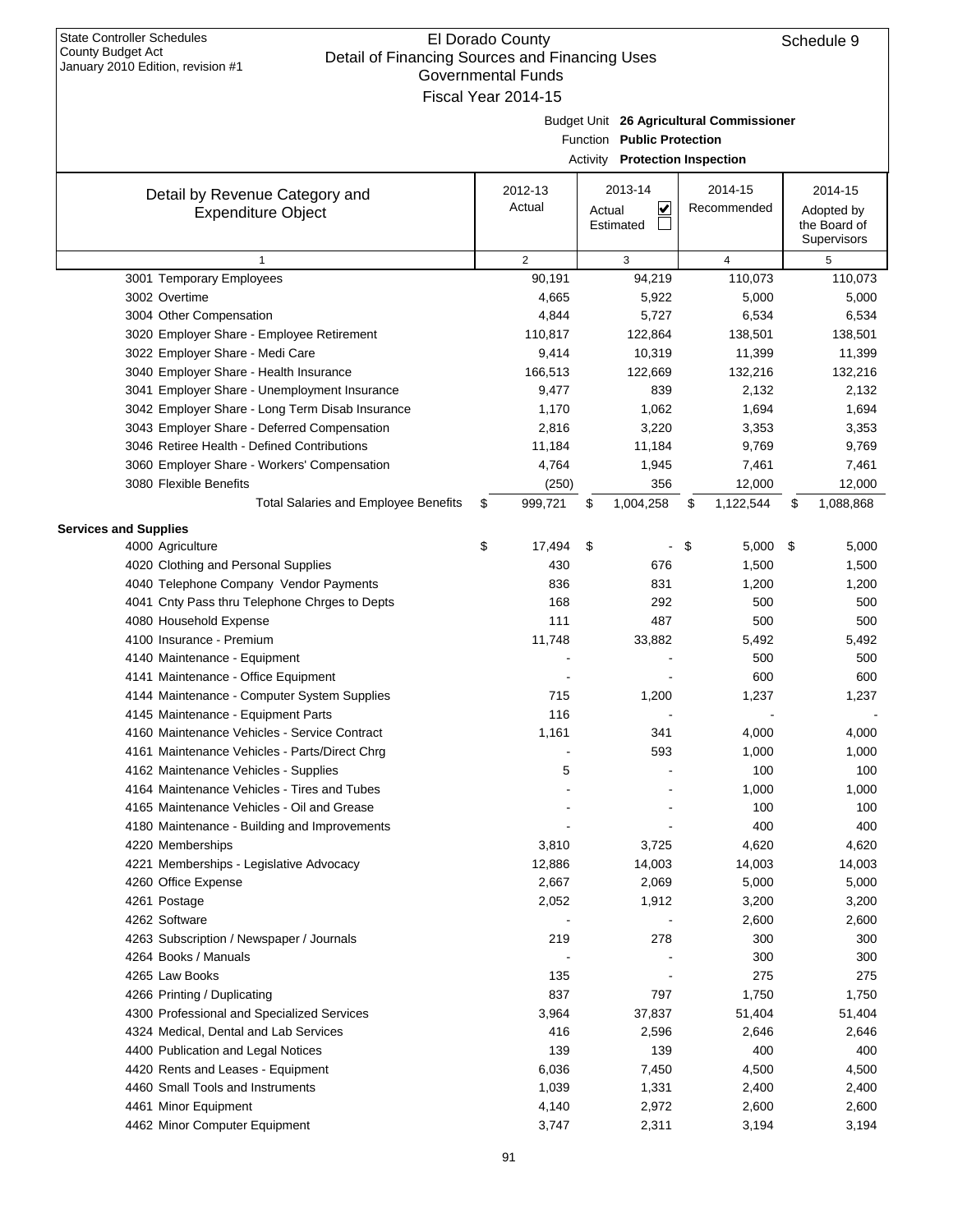| State Controller Schedules        |  |
|-----------------------------------|--|
| County Budget Act                 |  |
| January 2010 Edition, revision #1 |  |

| Budget Unit 26 Agricultural Commissioner |  |
|------------------------------------------|--|

**Public Protection**

| Function Public Protection<br>Activity<br><b>Protection Inspection</b> |    |                   |    |                                     |    |                        |      |                                                      |  |  |
|------------------------------------------------------------------------|----|-------------------|----|-------------------------------------|----|------------------------|------|------------------------------------------------------|--|--|
| Detail by Revenue Category and<br><b>Expenditure Object</b>            |    | 2012-13<br>Actual |    | 2013-14<br>V<br>Actual<br>Estimated |    | 2014-15<br>Recommended |      | 2014-15<br>Adopted by<br>the Board of<br>Supervisors |  |  |
| $\mathbf{1}$                                                           |    | $\overline{2}$    |    | 3                                   |    | $\overline{4}$         |      | 5                                                    |  |  |
| 4463 Minor Telephone and Radio Equipment                               |    | 181               |    |                                     |    |                        |      |                                                      |  |  |
| 4464 Minor Law Enforcement Equipment                                   |    |                   |    |                                     |    | 2,360                  |      | 2,360                                                |  |  |
| 4500 Special Departmental Expense                                      |    | 767               |    | 865                                 |    | 2,100                  |      | 2,100                                                |  |  |
| 4501 Special Projects                                                  |    | 50                |    |                                     |    |                        |      |                                                      |  |  |
| 4503 Staff Development                                                 |    | 680               |    | 1,142                               |    | 2,000                  |      | 2,000                                                |  |  |
| 4529 Software License                                                  |    |                   |    |                                     |    | 3,300                  |      | 3,300                                                |  |  |
| 4534 Ammunition                                                        |    |                   |    | 212                                 |    | 500                    |      | 500                                                  |  |  |
| 4540 Staff Development                                                 |    | 335               |    |                                     |    |                        |      |                                                      |  |  |
| 4600 Transportation and Travel                                         |    | 671               |    | 492                                 |    | 2,300                  |      | 2,300                                                |  |  |
| 4602 Employee - Private Auto Mileage                                   |    | 577               |    | 441                                 |    | 1,700                  |      | 1,700                                                |  |  |
| 4605 Vehicle - Rent or Lease                                           |    | 35,833            |    | 34,344                              |    | 34,500                 |      | 34,500                                               |  |  |
| 4606 Fuel Purchases                                                    |    | 29,030            |    | 27,769                              |    | 34,000                 |      | 34,000                                               |  |  |
| 4608 Hotel Accommodations                                              |    | 472               |    | 442                                 |    | 1,000                  |      | 1,000                                                |  |  |
| <b>Total Services and Supplies</b>                                     | \$ | 143,468           | \$ | 181,427                             | \$ | 206,081                | \$   | 206,081                                              |  |  |
| <b>Other Charges</b>                                                   |    |                   |    |                                     |    |                        |      |                                                      |  |  |
| 5300 Interfund Expenditures                                            | \$ | 9,020             | \$ | 3,504                               | \$ | 3,248                  | - \$ | 3,248                                                |  |  |
| <b>Total Other Charges</b>                                             | \$ | 9.020             | \$ | 3,504                               | \$ | 3,248                  | \$   | 3,248                                                |  |  |
| <b>Fixed Assets</b>                                                    |    |                   |    |                                     |    |                        |      |                                                      |  |  |
| 6040 Fixed Assets - Equipment                                          | \$ | 1,787             | \$ |                                     | \$ |                        | \$   |                                                      |  |  |
| 6042 Fixed Assets - Computer Sys Equipment                             |    | 3,518             |    |                                     |    |                        |      |                                                      |  |  |
| <b>Total Fixed Assets</b>                                              | \$ | 5,304             | \$ |                                     | \$ |                        | \$   |                                                      |  |  |
| <b>Intrafund Transfers</b>                                             |    |                   |    |                                     |    |                        |      |                                                      |  |  |
| 7200 Intrafund Transfers                                               | \$ |                   | \$ |                                     | \$ | 6,000                  | \$   | 6,000                                                |  |  |
| 7220 Intrafnd: Telephone Equipment and Support                         |    | 4,437             |    |                                     |    |                        |      |                                                      |  |  |
| 7223 Intrafnd: Mail Service                                            |    | 2,551             |    | 2,780                               |    | 2,774                  |      | 2.774                                                |  |  |
| 7224 Intrafnd: Stores Support                                          |    | 103               |    | 110                                 |    | 43                     |      | 43                                                   |  |  |
| 7229 Intrafnd: PC Support                                              |    | 1,089             |    |                                     |    |                        |      |                                                      |  |  |
| 7231 Intrafnd: IS Programming Support                                  |    |                   |    | 207                                 |    | 1,500                  |      | 1,500                                                |  |  |
| 7232 Intrafnd: Maint Bldg & Improvmnts                                 |    |                   |    | 247                                 |    | 500                    |      | 500                                                  |  |  |
| <b>Total Intrafund Transfers</b>                                       | \$ | 8,180             | \$ | 3,344                               | \$ | 10,817                 | \$   | 10,817                                               |  |  |
| <b>Total Expenditures/Appropriations</b>                               | \$ | 1,165,693         | \$ | 1,192,533                           | \$ | 1,342,690              | \$   | 1,309,014                                            |  |  |
| Net Cost \$                                                            |    | (306, 858)        | \$ | (373, 596)                          | \$ | (500, 193)             | \$   | (466, 517)                                           |  |  |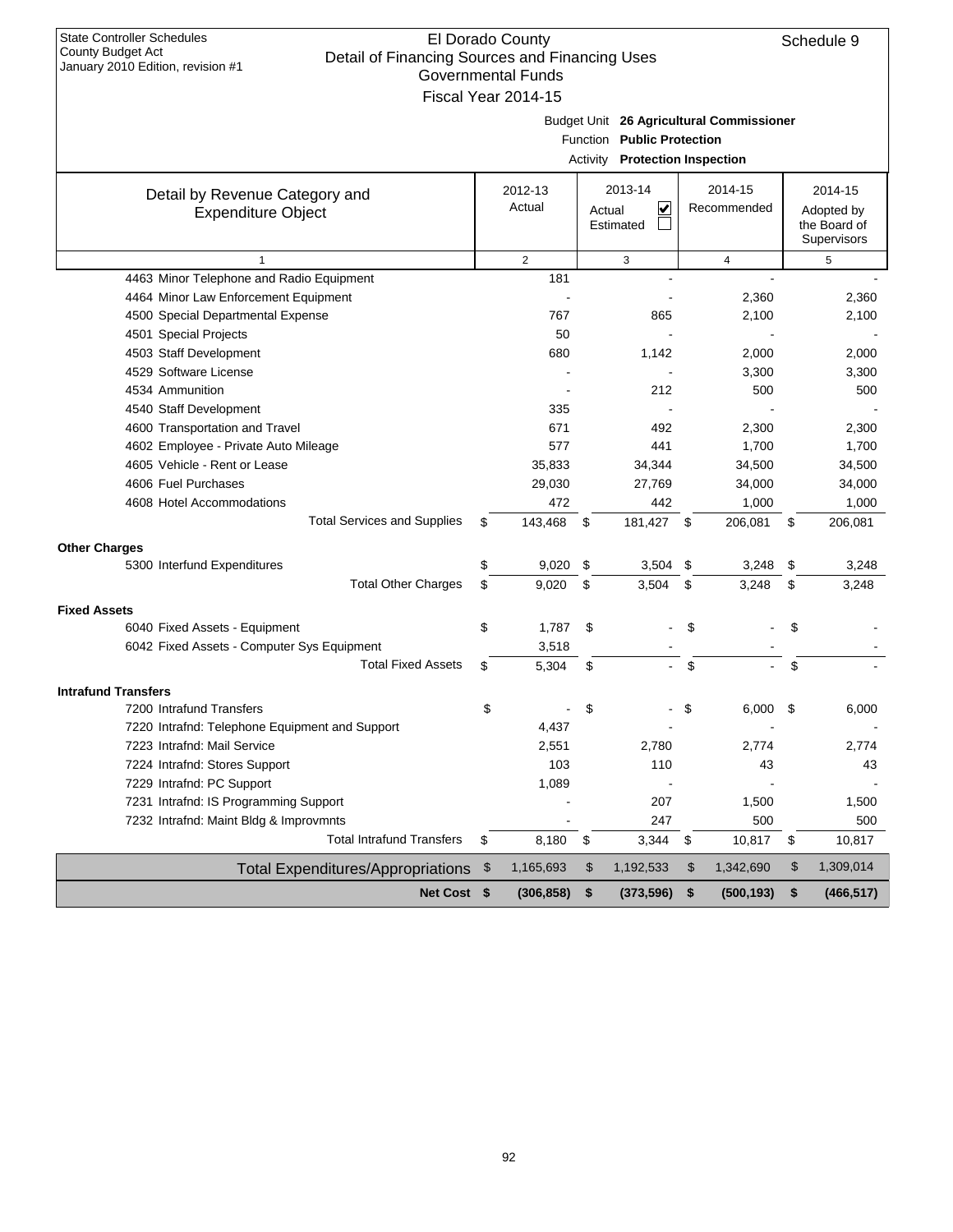| <b>State Controller Schedules</b>                                                                        | El Dorado County          |      |                                  |      |                  |      | Schedule 9                  |
|----------------------------------------------------------------------------------------------------------|---------------------------|------|----------------------------------|------|------------------|------|-----------------------------|
| County Budget Act<br>Detail of Financing Sources and Financing Uses<br>January 2010 Edition, revision #1 |                           |      |                                  |      |                  |      |                             |
|                                                                                                          | <b>Governmental Funds</b> |      |                                  |      |                  |      |                             |
|                                                                                                          | Fiscal Year 2014-15       |      |                                  |      |                  |      |                             |
|                                                                                                          |                           |      | Budget Unit 28 Recorder/Clerk    |      |                  |      |                             |
|                                                                                                          |                           |      | Function Public Protection       |      |                  |      |                             |
|                                                                                                          |                           |      | <b>Activity Other Protection</b> |      |                  |      |                             |
| Detail by Revenue Category and                                                                           | 2012-13                   |      | 2013-14                          |      | 2014-15          |      | 2014-15                     |
| <b>Expenditure Object</b>                                                                                | Actual                    |      | V<br>Actual                      |      | Recommended      |      | Adopted by                  |
|                                                                                                          |                           |      | Estimated                        |      |                  |      | the Board of<br>Supervisors |
| $\mathbf{1}$                                                                                             | 2                         |      | 3                                |      | 4                |      | 5                           |
|                                                                                                          |                           |      |                                  |      |                  |      |                             |
| <b>Licenses, Permits and Franchises</b><br>0261 Marriage License                                         | \$<br>78,084              | \$   | 84,732 \$                        |      | 80,000           | \$   | 80,000                      |
| Total Licenses, Permits and Franchises                                                                   | \$<br>78,084              | \$   | 84,732                           | \$   | 80.000           | \$   | 80,000                      |
|                                                                                                          |                           |      |                                  |      |                  |      |                             |
| Intergovernmental Revenue - State<br>0881 State - Mandated Reimbursements                                | \$<br>7,764               | \$   | 3,991                            | \$   | 3,500            | \$   | 3,500                       |
| Total Intergovernmental Revenue - State                                                                  | \$<br>7,764               | \$   | 3,991                            | \$   | 3,500            | \$   | 3,500                       |
|                                                                                                          |                           |      |                                  |      |                  |      |                             |
| Intergovernmental Revenue - Federal                                                                      |                           |      |                                  |      |                  |      |                             |
| 1100 Federal - Other                                                                                     | \$<br>1,116,533 \$        |      | 313,120 \$                       |      | 311,040 \$       |      | 311,040                     |
| 1125 Federal - HAVA                                                                                      | 45,912                    |      |                                  |      | 105,529          |      | 105,529                     |
| 1126 Federal - HAVA (Sec 261)<br>Total Intergovernmental Revenue - Federal                               | 14,676                    |      | 4,811                            |      | 16,150           |      | 16,150                      |
|                                                                                                          | \$<br>1,177,121           | \$   | 317,931                          | - \$ | 432,719          | \$   | 432,719                     |
| <b>Charges for Services</b>                                                                              |                           |      |                                  |      |                  |      |                             |
| 1360 Election Services                                                                                   | \$<br>235,669             | - \$ | 85,432 \$                        |      | 120,000          | -\$  | 120,000                     |
| 1361 Candidate Filing Fee                                                                                |                           |      | 76,554                           |      |                  |      |                             |
| 1600 Recording Fees                                                                                      | 916,108                   |      | 632,921                          |      | 780,000          |      | 780,000                     |
| 1604 Recording Fees CD Reproduction                                                                      | 8,030                     |      | 7,250                            |      | 8,000            |      | 8,000                       |
| <b>Total Charges for Services</b>                                                                        | \$<br>1,159,807           | -\$  | 802,157 \$                       |      | 908,000          | - \$ | 908,000                     |
| <b>Miscellaneous Revenues</b>                                                                            |                           |      |                                  |      |                  |      |                             |
| 1940 Miscellaneous Revenue                                                                               | \$<br>266,140             | \$   | 240,540 \$                       |      | 260,000          | \$   | 260,000                     |
| <b>Total Miscellaneous Revenues</b>                                                                      | \$<br>266,140             | \$   | 240,540                          | \$   | 260,000          | \$   | 260,000                     |
| <b>Other Financing Sources</b>                                                                           |                           |      |                                  |      |                  |      |                             |
| 2020 Operating Transfers In                                                                              | \$<br>16.549              | - \$ | 47,153 \$                        |      | 70,000           | -\$  | 70,000                      |
| 2028 Operating Transfers In: Computer Recording                                                          | 260,000                   |      | 260,000                          |      | 200,000          |      | 200,000                     |
| 2029 Operating Transfers In: Micrographics                                                               | 212,309                   |      | 232,032                          |      | 305,000          |      | 305,000                     |
| 2030 Operating Transfers In: Vital Statistics                                                            | 20,000                    |      | 20,000                           |      | 20,000           |      | 20,000                      |
| 2031 Operating Transfers In: License Notary<br><b>Total Other Financing Sources</b>                      | 6,500                     | \$   | 6,500                            | \$   | 3,000<br>598,000 |      | 3,000                       |
|                                                                                                          | \$<br>515,358             |      | 565,685                          |      |                  | \$   | 598,000                     |
| <b>Total Revenue</b>                                                                                     | \$<br>3,204,273           | \$   | 2,015,035                        | \$   | 2,282,219        | \$   | 2,282,219                   |
| <b>Salaries and Employee Benefits</b>                                                                    |                           |      |                                  |      |                  |      |                             |
| 3000 Permanent Employees / Elected Officials                                                             | \$<br>1,080,808           | \$   | 1,089,430                        | \$   | 1,262,224        | \$   | 1,195,628                   |
| 3001 Temporary Employees                                                                                 | 84,496                    |      | 94,174                           |      | 145,000          |      | 195,000                     |
| 3002 Overtime                                                                                            | 7,025                     |      | 4,399                            |      | 3,000            |      | 3,000                       |
| 3004 Other Compensation                                                                                  | 15,923                    |      | 16,381                           |      | 17,210           |      | 17,210                      |
| 3005 Tahoe Differential                                                                                  | 4,800                     |      | 4,818                            |      | 4,800            |      | 4,800                       |
| 3020 Employer Share - Employee Retirement                                                                | 198,865                   |      | 208,907                          |      | 251,828          |      | 251,828                     |
| 3022 Employer Share - Medi Care                                                                          | 15,158                    |      | 15,510                           |      | 17,068           |      | 17,068                      |
| 3040 Employer Share - Health Insurance                                                                   | 344,196                   |      | 296,921                          |      | 406,475          |      | 406,475                     |
| 3041 Employer Share - Unemployment Insurance                                                             | 20,707                    |      | 4,098                            |      |                  |      |                             |
| 3042 Employer Share - Long Term Disab Insurance                                                          | 2,169                     |      | 1,849                            |      | 3,157            |      | 3,157                       |
| 3043 Employer Share - Deferred Compensation                                                              | 6,159                     |      | 6,541                            |      | 7,886            |      | 7,886                       |
| 3046 Retiree Health - Defined Contributions                                                              | 22,854                    |      | 22,854                           |      | 22,956           |      | 22,956                      |
| 3060 Employer Share - Workers' Compensation                                                              | 5,335                     |      | 3,171                            |      | 10,271           |      | 10,271                      |
| 3080 Flexible Benefits                                                                                   | 1,042                     |      | 6                                |      | 18,000           |      | 18,000                      |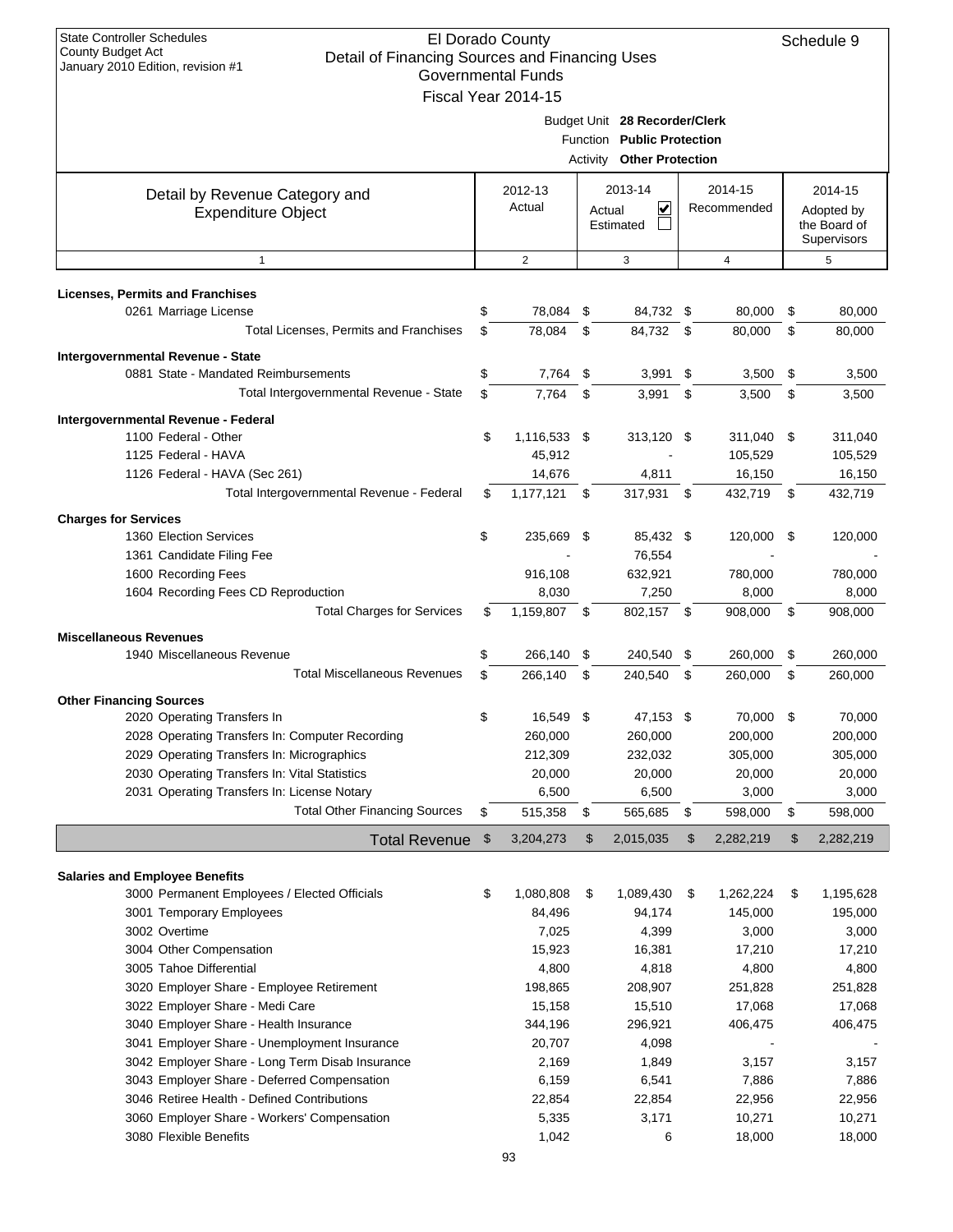| <b>State Controller Schedules</b><br>County Budget Act<br>Detail of Financing Sources and Financing Uses<br>January 2010 Edition, revision #1 | El Dorado County<br><b>Governmental Funds</b><br>Fiscal Year 2014-15 |        |                                                                                          |        |                        | Schedule 9                                           |
|-----------------------------------------------------------------------------------------------------------------------------------------------|----------------------------------------------------------------------|--------|------------------------------------------------------------------------------------------|--------|------------------------|------------------------------------------------------|
|                                                                                                                                               |                                                                      |        | Budget Unit 28 Recorder/Clerk<br>Function Public Protection<br>Activity Other Protection |        |                        |                                                      |
| Detail by Revenue Category and<br><b>Expenditure Object</b>                                                                                   | 2012-13<br>Actual                                                    | Actual | 2013-14<br>V<br>Estimated                                                                |        | 2014-15<br>Recommended | 2014-15<br>Adopted by<br>the Board of<br>Supervisors |
| $\mathbf{1}$                                                                                                                                  | $\overline{2}$                                                       |        | 3                                                                                        |        | $\overline{4}$         | 5                                                    |
| Total Salaries and Employee Benefits                                                                                                          | \$<br>1,809,536                                                      | \$     | 1,769,059                                                                                | \$     | 2,169,875              | \$<br>2,153,279                                      |
| <b>Services and Supplies</b>                                                                                                                  |                                                                      |        |                                                                                          |        |                        |                                                      |
| 4040 Telephone Company Vendor Payments                                                                                                        | \$<br>456                                                            | \$     | 456                                                                                      | - \$   | 480                    | \$<br>480                                            |
| 4041 Cnty Pass thru Telephone Chrges to Depts                                                                                                 | 409                                                                  |        | 1,269                                                                                    |        | 700                    | 700                                                  |
| 4080 Household Expense                                                                                                                        | 103                                                                  |        | 185                                                                                      |        | 150                    | 150                                                  |
| 4100 Insurance - Premium                                                                                                                      | 3,810                                                                |        | 4,283                                                                                    |        | 9,808                  | 9,808                                                |
| 4140 Maintenance - Equipment                                                                                                                  | 18,165                                                               |        | 18,096                                                                                   |        | 22,000                 | 22,000                                               |
| 4141 Maintenance - Office Equipment                                                                                                           | 494                                                                  |        |                                                                                          |        | 1,550                  | 1,550                                                |
| 4143 Maintenance - Service Contracts                                                                                                          | 623                                                                  |        |                                                                                          |        |                        |                                                      |
| 4144 Maintenance - Computer System Supplies                                                                                                   | 47,759                                                               |        | 64,809                                                                                   |        | 25,876                 | 25,876                                               |
| 4180 Maintenance - Building and Improvements                                                                                                  |                                                                      |        |                                                                                          |        | 240                    | 240                                                  |
| 4221 Memberships - Legislative Advocacy                                                                                                       | 1,825                                                                |        | 2,025                                                                                    |        | 2,775                  | 2,775                                                |
| 4260 Office Expense                                                                                                                           | 25,381                                                               |        | 21,206                                                                                   |        | 23,000                 | 23,000                                               |
| 4261 Postage                                                                                                                                  | 66,880                                                               |        | 97,507                                                                                   |        | 101,093                | 101,093                                              |
| 4262 Software                                                                                                                                 |                                                                      |        |                                                                                          |        | 6,162                  | 6,162                                                |
| 4263 Subscription / Newspaper / Journals                                                                                                      | 597                                                                  |        | 1,268                                                                                    |        | 593                    | 593                                                  |
| 4264 Books / Manuals                                                                                                                          | 427                                                                  |        | 427                                                                                      |        | 450                    | 450                                                  |
| 4265 Law Books                                                                                                                                | 3,506                                                                |        | 3,835                                                                                    |        | 4,340                  | 4,340                                                |
| 4266 Printing / Duplicating                                                                                                                   | 1,260                                                                |        | 2,116                                                                                    |        | 4,500                  | 4,500                                                |
| 4300 Professional and Specialized Services                                                                                                    | 1,179,466                                                            |        | 464,341                                                                                  |        | 440,879                | 490,879                                              |
| 4307 Microfilm Services                                                                                                                       | 1,328                                                                |        | 478                                                                                      |        | 1,600                  | 1,600                                                |
| 4324 Medical, Dental and Lab Services                                                                                                         |                                                                      |        | 373                                                                                      |        |                        |                                                      |
| 4400 Publication and Legal Notices                                                                                                            | 1,979                                                                |        | 2,795                                                                                    |        | 1,900                  | 1,900                                                |
| 4420 Rents and Leases - Equipment                                                                                                             | 15,098                                                               |        | 15,171                                                                                   |        | 17,440                 | 17,440                                               |
| 4440 Rent & Lease - Building/Improvements                                                                                                     | 1,020                                                                |        | 1,170                                                                                    |        | 1,000                  | 1,000                                                |
| 4460 Small Tools and Instruments                                                                                                              | 12                                                                   |        |                                                                                          |        | 200                    | 200                                                  |
| 4461 Minor Equipment                                                                                                                          | 2,643                                                                |        | 1,785                                                                                    |        | 7,841                  | 7,841                                                |
| 4462 Minor Computer Equipment                                                                                                                 | 4,301                                                                |        | 22,121                                                                                   |        | 7,000                  | 7,000                                                |
| 4500 Special Departmental Expense                                                                                                             | 95,396                                                               |        | 78,092                                                                                   |        | 150,000                | 150,000                                              |
| 4503 Staff Development                                                                                                                        | 1,945                                                                |        | 2,290                                                                                    |        | 3,110                  | 3,110                                                |
| 4511 Elections Outreach                                                                                                                       |                                                                      |        | 1,148                                                                                    |        | 600                    | 600                                                  |
| 4529 Software License                                                                                                                         | 99                                                                   |        | 804                                                                                      |        | 5,779                  | 5,779                                                |
| 4531 Precinct Board Compensation                                                                                                              | 43,728                                                               |        | 45,284                                                                                   |        | 50,000                 | 50,000                                               |
| 4600 Transportation and Travel                                                                                                                | 734                                                                  |        | 437                                                                                      |        | 1,500                  | 1,500                                                |
| 4602 Employee - Private Auto Mileage                                                                                                          | 2,692                                                                |        | 2,274                                                                                    |        | 3,300                  | 3,300                                                |
| 4605 Vehicle - Rent or Lease                                                                                                                  | 991                                                                  |        | 1,240                                                                                    |        | 1,700                  | 1,700                                                |
| 4606 Fuel Purchases                                                                                                                           | 468                                                                  |        | 636                                                                                      |        | 1,060                  | 1,060                                                |
| 4608 Hotel Accommodations                                                                                                                     | 1,045                                                                |        | 1,439                                                                                    |        | 3,500                  | 3,500                                                |
| <b>Total Services and Supplies</b>                                                                                                            | \$<br>1,524,638                                                      | \$     | 859,360                                                                                  | \$     | 902,126                | \$<br>952,126                                        |
| <b>Other Charges</b>                                                                                                                          |                                                                      |        |                                                                                          |        |                        |                                                      |
| 5240 Contribution To Non-county Governmental                                                                                                  | \$                                                                   | \$     |                                                                                          | - \$   | 83,750                 | \$<br>83,750                                         |
| <b>Total Other Charges</b>                                                                                                                    | \$                                                                   | \$     |                                                                                          | $-$ \$ | 83,750                 | \$<br>83,750                                         |
| <b>Fixed Assets</b>                                                                                                                           |                                                                      |        |                                                                                          |        |                        |                                                      |
| 6042 Fixed Assets - Computer Sys Equipment                                                                                                    | \$<br>4,351                                                          | \$     |                                                                                          | - \$   | 10,000                 | \$<br>10,000                                         |
| <b>Total Fixed Assets</b>                                                                                                                     | \$<br>4,351                                                          | \$     |                                                                                          | - \$   | 10,000                 | \$<br>10,000                                         |